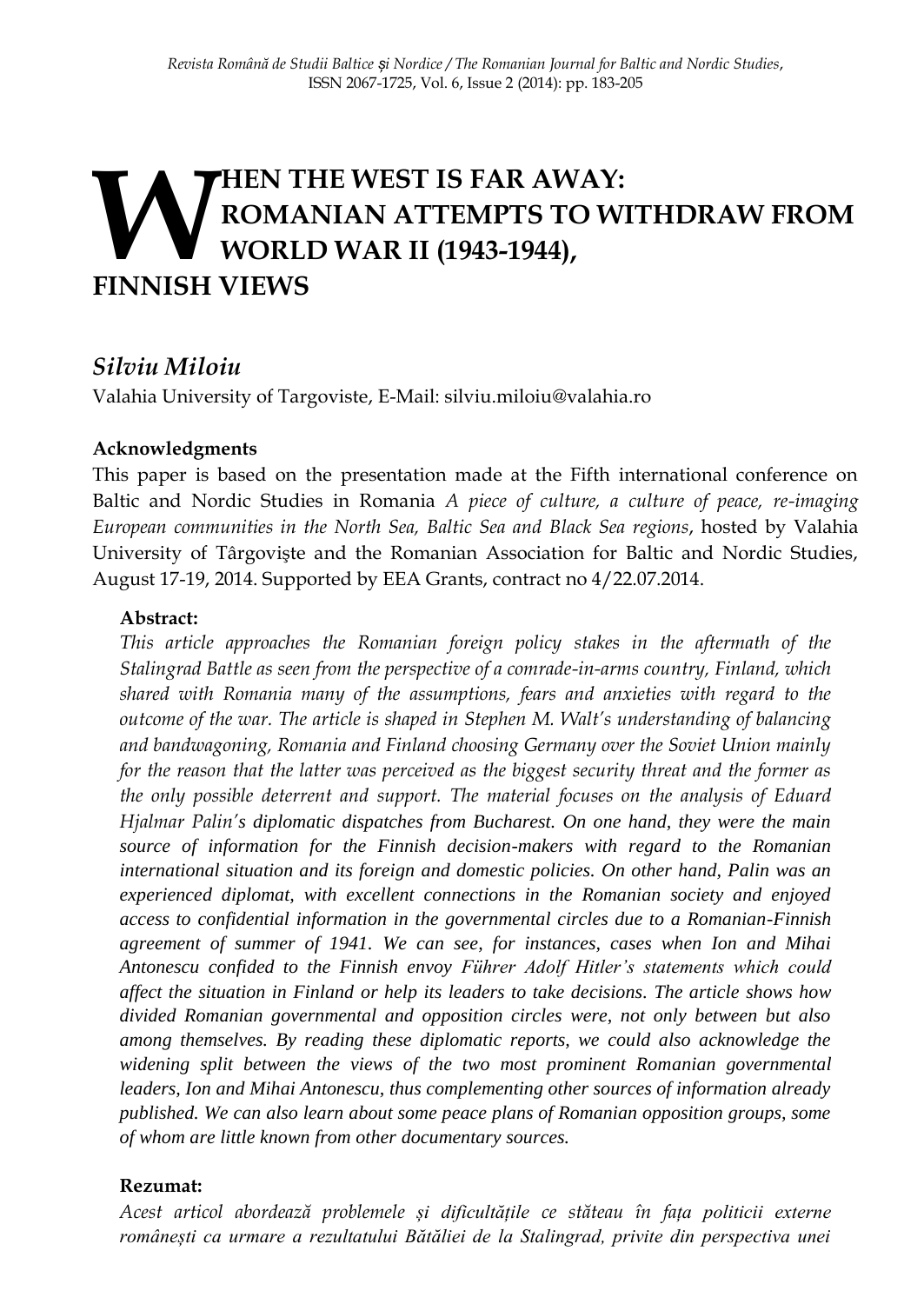#### **184 |** *Revista Română de Studii Baltice și Nordice / The Romanian Journal for Baltic and Nordic Studies* 6 (2)

*țări, Finlanda, care era camarad de arme și care împărțea cu România multe dintre asumpțiile, temerile și îngrijorările cu privire la rezultatul războiului. Articolul este elaborat în sensul înțelegerii pe care o dă Stephen M. Walt conceptelor de balanță de putere și bandwagoning (aliniere), România și Finlanda alegând Germania în dauna Uniunii Sovietice în principal prin prisma faptului că cea din urmă era privită drept cea mai importantă amenințare de securitate, în vreme ce prima era considerată ca singura forță de descurajare și sprijin posibilă. Materialul se concentrează asupra analizei depeșelor diplomatice trimise din București de către Eduard Hjalmar Palin. Pe de o parte, acestea constituiau principala sursă de informații pentru factorii de decizie finlandezi cu privire la situația internațională a României și la politicile sale externe și interne. Pe de altă parte, Palin era un diplomat experimentat, cu excelent conexiuni în societatea românească, ce se bucura de acces la cele mai confidențiale informații în cercurile guvernamentale, în principal grație înțelegerii româno-finlandeză din vara anului 1941. Putem fi martori, spre exemplu, la situații în care Ion și Mihai Antonescu i-au transmis lui Palin pentru conducerea țării sale confesiuni de-ale lui Adolf Hitler care puteau afecta situația acestei țări sau ajuta la adoptarea unor decizii de către liderii acesteia. Articolul arată cât de divizate erau cercurile guvernamentale și de opoziție din România, nu numai unele față de altele, dar în interiorul lor. Când citim aceste documente diplomatice putem înțelege ruptura tot mai profundă ce se deschidea între cele două cele mai importante figuri guvernamentale românești, Ion și Mihai Antonescu, ceea ce completează alte surse de informații deja publicate. Putem cunoaște, de asemenea, unele planuri de pace ale grupărilor românești de opoziție, unele dintre acestea puțin cunoscute din alte surse documentare.*

**Keywords:** Romanian, Finland, views, perceptions, World War II, bandwagoning, balancing

### **Introduction**

The Battle of Stalingrad constituted a turning-point in the history of the World War II and was perceived as such both in Bucharest and Helsinki. When viewed against the backdrop of Third Reich's failure to conquer Moscow and thus to end the war in the first year from its outbreak, the German defeat caused at least equal worries and astonishment in the two capitals as the French defeat at the hands of the Wehrmacht in the summer of 1940. The subsequent chain of Soviet victories only added to the Finnish and Romanian leaders' concerns with what the future had in store for their countries. It was not only the change of the strategic initiative on the Eastern Front and elsewhere that worried them. Under the pressure of vicissitudes originating from the new military course on the Eastern Front, opposition groups started to blend in loose peace groupings aimed at convincing the power holders to separate themselves from Berlin and to reach a compromise with the Western Allies. The drama of both authorities and opposition was that the West was far away and had only limited power of influence over developments in their region. Nevertheless, only few of them proved capable of understanding that this situation was going to continue for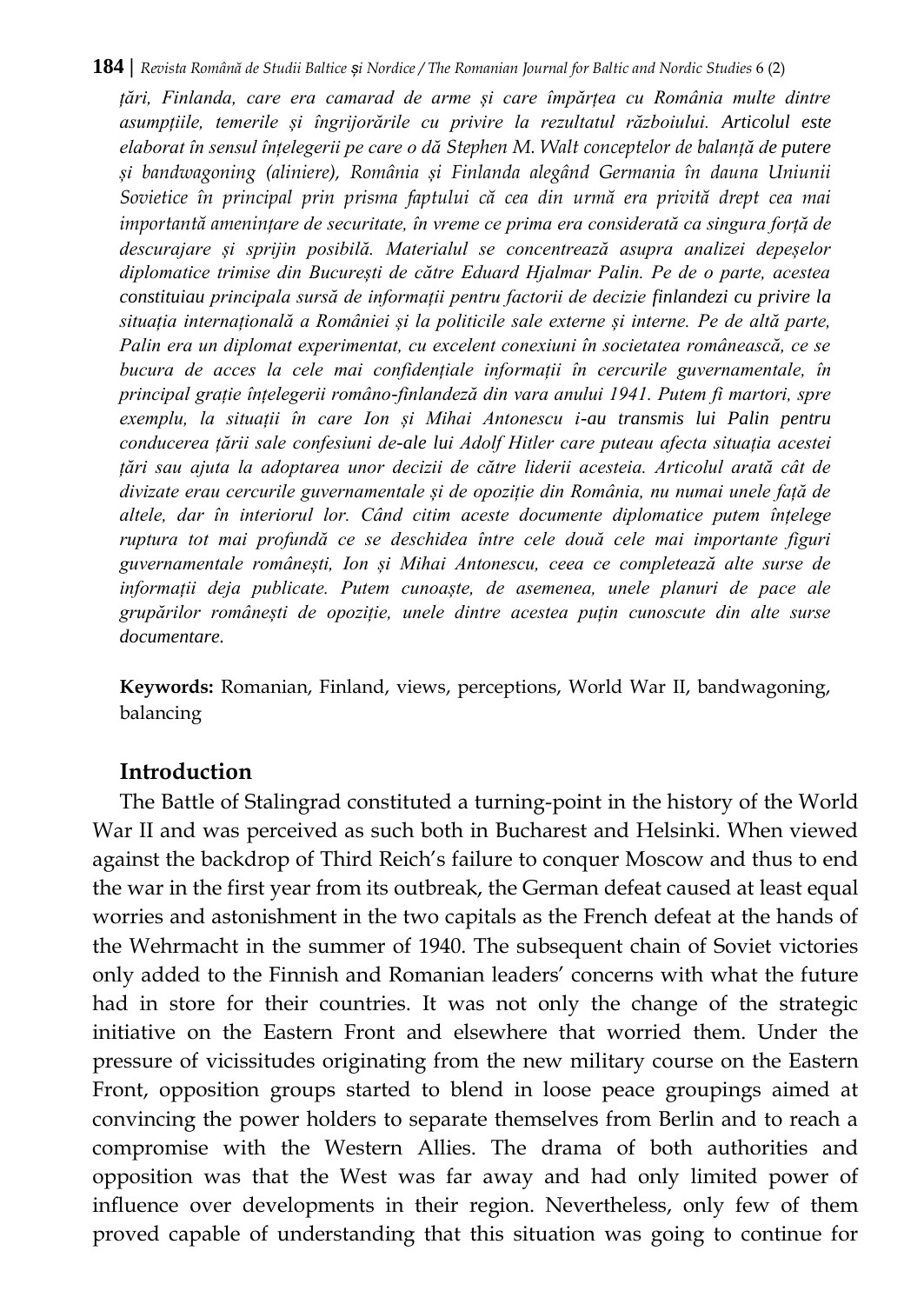many decisive years in the history of their countries. Some of the gloomier, whether in the government or in opposition, maintained that their countries' only chance may actually be a heroic downfall. Therefore, they tended to support the continuation of the war until the last straw of energy. The more confident considered that the safeguarding of their countries' independence was still possible on the condition that negotiations for an armistice were started with the Western Allies or even with the Soviet Union. The members of the governments in Helsinki and Bucharest, upon whose shoulders the decision rested, were also split. Some argued that, on the condition that they resisted long enough, the redemption was still possible. They tended to advocate for the beginning of a dialogue with the Allies. Only few of them were prepared to start intense negotiations with Stalin. Even the more anti-Communist politicians had understood that their dreams of gaining 'vital space' in the east and of uprooting the Bolshevism from the face of the earth had failed to materialize. This attitude will trigger even bigger criticism against the government originating from those who considered that an energetic pursue of negotiations with the enemy was the only way to protect their nations against an even drearier future.

Due to similarities between the two countries' international situation during these crucial years, this article shall focus on analysing the Finnish perception of developments in Romania. This approach is not an account of the Finnish-Romanian relations of these crucial war years. It does not claim that information that the Finnish envoy dispatched to Helsinki was always or entirely accurate, although this was the case most of the time. The goal is to bring a contribution to a better knowledge of the way the situation of Romania was assessed in a country which largely faced the same challenges and was forced to bandwagon Germany in order to oppose to Soviet Union's conquering ambitions.<sup>1</sup> Since the most persistent and trustful (from the Finnish perspective) source of information about Romania was the Finnish Legation in Bucharest, I chose to focus on the research of reports, telegrams and letters originating from this diplomatic mission under the lead of the experienced diplomat Eduard Hjalmar Palin. Most of the documents researched may be found in folder C 14 in the Finnish Foreign Ministry Archives. The analysis is based on the documents dispatched from Bucharest starting with early spring of 1943 until the Romanian war turnabout of August 1944. A Swedish-Finn with conservative views, Palin understood the apprehensions of the Romanian leaders following the outcome of the Stalingrad Battle. He was able to build a bond of mutual trust with the Romanian dictator, Ion Antonescu, and his deputy, Vice-President of the Council of Ministers and

<sup>1</sup> Further on this, Silviu Miloiu, "From "allies without alliance" to concerted action: Romania and Finland in the aftermath of the Operation Barbarossa (1941)," *Revista Română pentru Studii Baltice şi Nordice / The Romanian Journal of Baltic and Nordic Studies* 2, Issue 2 (2010): 249-284.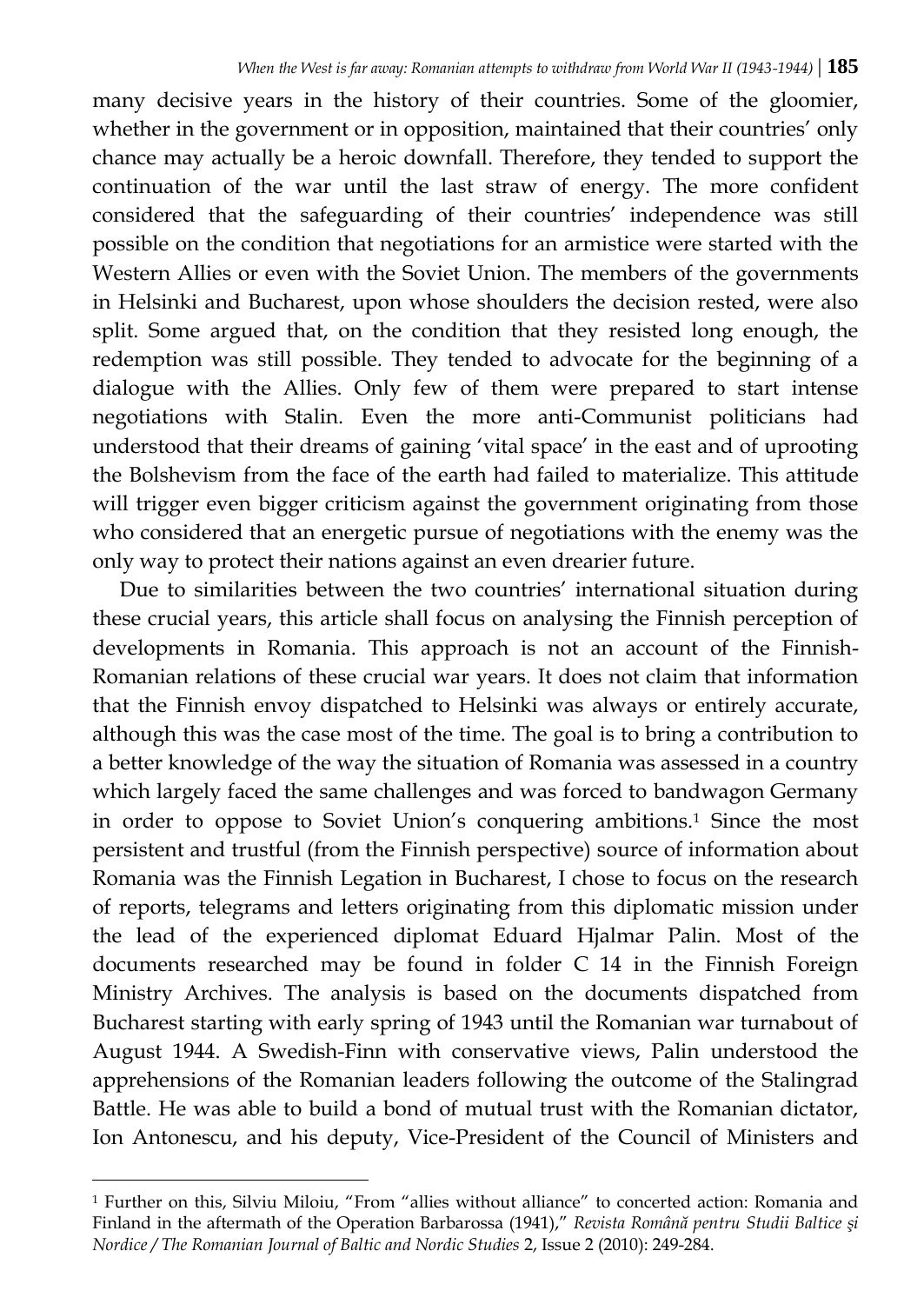Foreign Minister Mihai Antonescu. This will help him being always wellinformed of Romanian attitudes and views, which he conveyed to Helsinki.

I have already referred to the concept of bandwagoning. In the context of Romania and Finland's position during the World War II, however, the two counties could not afford to choose between friends and enemies. They closed ranks with Germany in order to balance the Soviet Union, which they perceived as the biggest threat. Their elites, to a large extent, were pro-Western, although at the time of German victories, in 1941-1942, some of their leaders started to entertain hopes that safer border could be gained in the east in the aftermath of the war. Particularly in Romania, Nazi Germany ideology started to be imitated, Jews to be persecuted, "new speech" to be used, although the leaders at the helm of the state were Nationalists Conservative more in tone with the ideology of predecessors of Nazi government of the kind of Franz von Papen or Alfred Hugenberg than with the Hitlerites'. Therefore, we agree with Stephen M. Walt's amendment to the theories of balancing and bandwagoning, which aptly applies also in our case:

Balancing and bandwagoning are usually framed solely in terms of capabilities. Balancing is alignment with the weaker side, bandwagoning with the stronger. This conception should be revised, however, to account for the other factors that statesmen consider when deciding with whom to ally. Although power is an important part of the equation, it is not the only one. It is more accurate to say that states tend to ally with or against the foreign power that poses the greatest threat.<sup>2</sup>

This also explains the nightmares of Romanian and Finnish decision-makers and opposition forces in the context of the German-Soviet war. On one hand, the power they bandwagoned was not only behaving increasingly onerous with its own allies (a behavior which went to the point of occupying Hungary in spring 1944), but was also showing all signs of losing the war. On other hand, the Soviet Union continued to pose the biggest threat to the security of these states, not solely to their external freedom and their territorial integrity (which they saw in terms of interwar national integrity), but also to their domestic freedoms. Its totalitarian regime was even more frightening than the Nazi one, which allowed some space of maneuver, especially in terms of economic freedoms, and was not showing, at least on the short run, a tendency to Nazify these states. Finally, both the elites and opposition groupings in these countries – and we will insist in this article on the case of Romania – could not lose sight of the prospect of a new Nazi-Soviet rapprochement, which could only be accomplished on their expenses.

### **The time of peace plans**

l

As Palin noticed in his reports, the Romanian political leadership's need for justifying the foreign policies they had pursued since June 1941 became more apparent after Stalingrad. This was an important vehicle the regime used to claim that it was national interest that was guiding their policies and that their war

<sup>2</sup> Stephen M. Walt, "Alliances: balancing and bandwagoning," at <http://www.ou.edu/uschina/texts/WaltAlliances.pdf> (accessed on 15.11.2014), 112.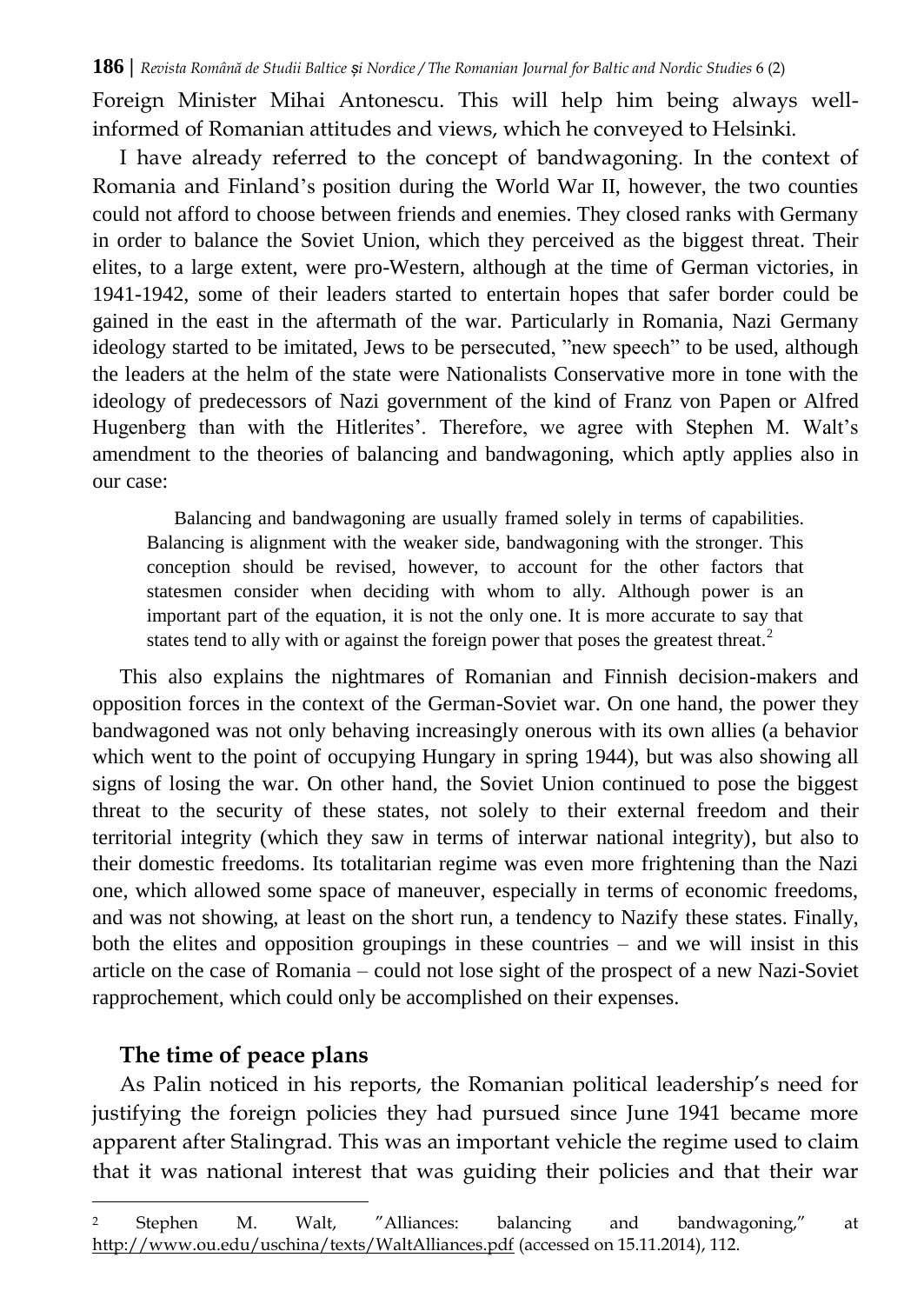choices were not based on ideology or sympathy for the Germans. By such means, it was assessed by some power groups in Bucharest and Helsinki that a rapprochement with the Great Britain and the United States was possible, not excluding also the possibility of detaching the Western powers from their Soviet ally. The Soviet Union was blamed for forcing these states to abandon their neutrality and take sides with the Germans. For instance, the 25<sup>th</sup> anniversary of the unification of Bessarabia with Romania, celebrated in Chișinău, occasioned a speech by Marshal Ion Antonescu, where the Leader of the Romanian State (*Conducător*) detailed the reasons prompting his country to join in the war against Soviet Union and exposed the war aims of his regime. Antonescu concentrated his talk on the Soviet takeover of Bessarabia and Northern Bukovina in June 1940. The speaker also pointed out Soviet Union's imperialistic designs over Romania following the takeover of these territories. In this respect, he recalled the acquisition of the islets at the mouths of the Danube in the autumn of 1940 and the evidence proving the Soviet intent to control the traffic on the Danube and the Black Sea. He interpreted Soviet policy as a proof that Stalin's real scope was the expansion towards the Straits and the Adriatic Sea. Additionally, Antonescu recalled the hardships endured by the Romanian people of Bessarabia and Northern Bukovina under Bolshevik yoke. Consequently, Romania's actual foreign policy design when it adopted the decision of joining forces with Germany in the Barbarossa Operation was not the acquisition of foreign territories. He defined it as essentially a defensive struggle for defending the borders of the country, 'the values of the European civilization' and the Christian faith. The Finnish envoy to Bucharest, Palin, commented this speech as underlining once more the uniformity existing between 'the situation, the objectives and viewpoints of Finland and Romania.'<sup>3</sup> The problem with Antonescu's argumentation was that it did not provide a proper justification for the presence of Romanian Army on the battlefields in Ukraine and Russia. Additionally, it did not reveal anything about the increased Romanian dependence on Germany and did not present any egress of a situation that started to be potentially threatening to his country. Moreover, his speech is an example of using otherness arguments and redrawing the mental map of Europe. Concepts such as civilisation, Christian belief are employed as ideological weapons against the Soviet Union.

The war weariness and the unlikelihood that the Axis will end in the victorious camp were obvious in the Romanian official or unofficial projects to withdraw from the conflagration. A peace opposition was gradually being formed in Romania. As the Finnish envoy informed his foreign minister, a prominent

 $\overline{a}$ 

<sup>3</sup> Palin's report no. 12 of 29.03.1943. Ulkoasiainministeriön arkisto (hereafter, UA), 5, C 14.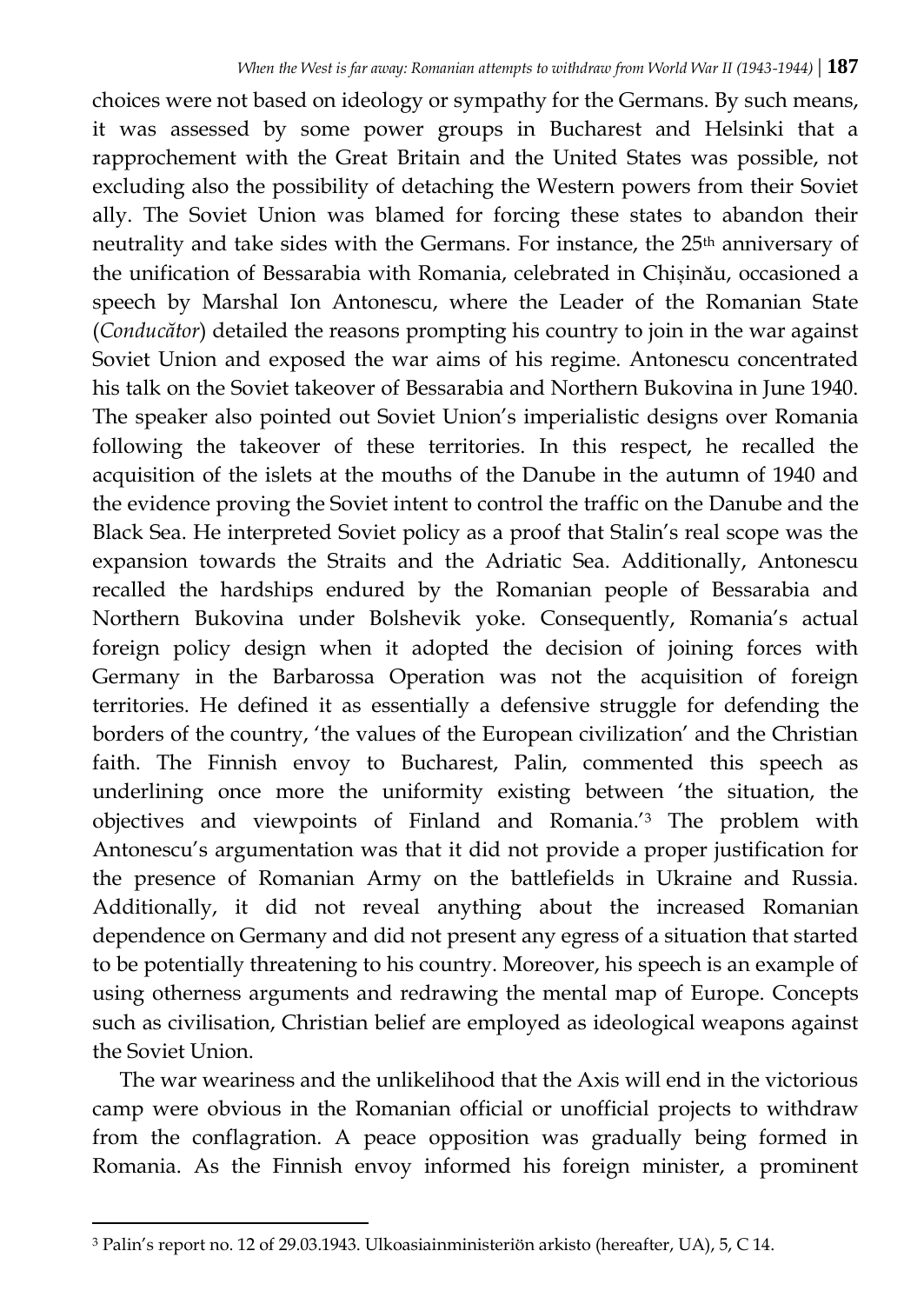Romanian personality drew up a 'peace offensive project', whose content had been handed to him. Palin sharply criticised the project (envisaging the cooperation of Romania and Finland), which he held utopian, thoughtless and hazardous. Yet, the Finnish Minister considered that the real value of the memorandum rested with the fact that it expressed excellently, in all its ambiguous nature, the viewpoints, aspirations and hopes of a large 'circle' of Romanians. What united these Romanians was their belief that Germany was undoubtedly going to lose the war. A consequence of this perspective could be the ruin of small states fighting on Reich's side in the hands of Bolshevism when Germany would collapse. This approach led many Romanians to believe that no means no matter how fantastic and hazardous ought to be abandoned untried, and no price had to be considered too high in order to protect themselves by throwing in their lot with the Anglo-Saxons. This was considered the only chance to avoid Soviet Union occupation.<sup>4</sup>

It was not only the peace opposition who was concluding that Germany was losing the war and that Romania badly needed to find a way to withdraw from the belligerence in order to avoid a frightening situation. After Stalingrad, Mihai Antonescu, as he confessed to the Finnish envoy, also distrusted the possibility that Germany could win the war. The vice-President of the Council of Ministers did not conceal his worries from the Finnish envoy, a man he trusted. Repeatedly, Mihai Antonescu complained of the German behaviour towards the small states. The Romanian chief of diplomacy stressed that the reason of Romania being at war against Soviet Union was the outcome of the fact that she lacked any other viable option in June 1941. Besides, the Romanian government trusted Germany with the capacity of treating with her small allies and of acting as the new organiser of Europe. The expectation was that the German Europe ought to find room for sovereignty and possibilities of development for the smaller European states. As this was not happening, Mihai Antonescu was disappointed. He revealed to Palin his deep dissatisfaction with Germany's behaviour in this regard and pointed out the German retaliation against any ally who dared to diverge from Germany in defending his country's interests. This led him concluding that Germany was not his country's friend.<sup>5</sup>

Gradually, the Finnish envoy gathered information that Mihai Antonescu was taking steps for accommodating his country to the changing fortunes of war. In doing so, he did not lose sight of the possibility that Hitler and Stalin may sign a new agreement similar to the Ribbentrop-Molotov Pact. Therefore, he acted prudently and was favouring a scheme binding together all Germany's allies. They were to convince the Reich to negotiate without delay peace with the Anglo-

<sup>4</sup> Palin's letter no. 427 of 17.06.1943 to Ramsay, UA, 5B Bucharest. Eduard Palin, 1943-1944.

<sup>5</sup> Palin's letter no. 431 of 22.06.1943 to Ramsay, UA, 5B Bucharest. Eduard Palin, 1943-1944.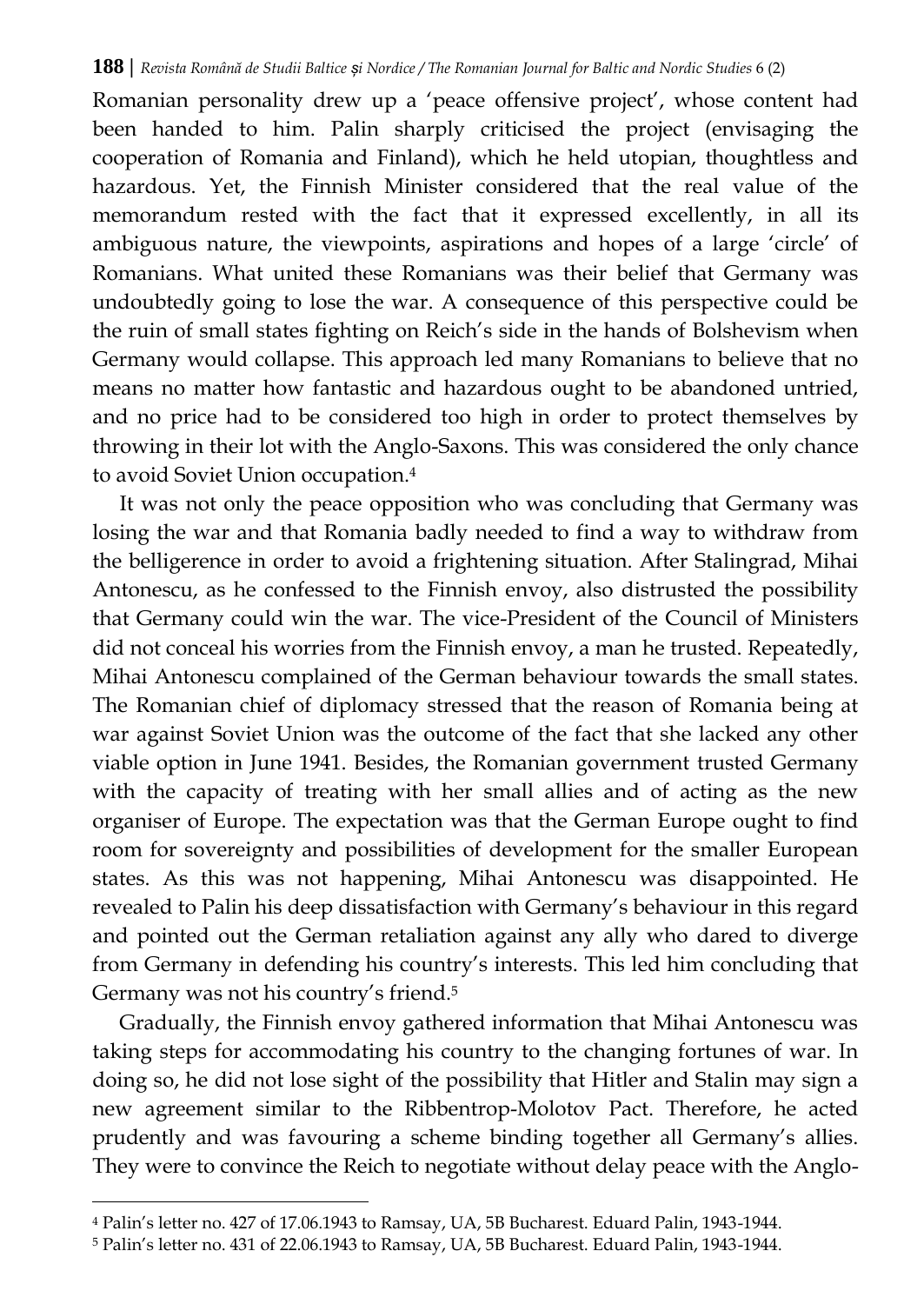Saxon Powers and thus save what could still be saved. Even this hypothesis was under careful consideration in order to avoid a situation when Germany and Japan joined hands with Soviet Union on the small states' expense.<sup>6</sup> Other dilemmas Mihai Antonescu was facing regarded the role of regional powers surrounding Romania and Finland, and of overseas great powers, in the war developments. In case of Romania, the regional powers potentially having an influential voice in any calculations were Italy and Turkey, whereas in the case of Finland, it was Sweden. The reactions of these countries to a change in foreign policy stance had to be carefully considered before starting any such undertaking. Moreover, the most salient factor in this scheme was the possibility to have Anglo-Saxon troops in the neighbourhood of Romania and Finland before taking any risk.<sup>7</sup> The Romanian Foreign Minister did not conceal his feelings from the Germans. This became more obvious by early summer of 1943 when he demonstrated his independent conduct by turning down a German request to cancel a meeting he was planning with the Pope. He also supported Queen Mother's visit to Italy in order to use her influence in this country on behalf of her country's interests.<sup>8</sup>

The views of the military was also of interest to the Finnish envoy. He sought a private talk with the defence minister, General Constantin Pantazi. The Romanian cabinet member complained that, in articulating the foreign policy, many factors of crucial importance were unknown to the extent that all the assessments and decisions are uncertain from the bottom. Among these uncertainties, Pantazi quoted the military potential of Britain and the United States, especially after their losses in the Battle for the Atlantic, the effects of the Allied bombing - on German war production facilities and its submarine bases - on the German war potential and, finally, the Soviet war potential. Moving to certitudes, Pantazi deplored the general military environment where Germany was obliged to divide her forces into all directions because of the fears of an Anglo-Saxon landing and the necessity to maintain the eastern front. Pantazi viewed the landing into Fortress Europe with doubtful eyes. The effect of this uncertainty, however, was that Germany and its allies had to take into account any risk regarding the time and place of landing. He tended to consider that the elements of risk and the weak points of Germany's defence were centred on the Mediterranean Sea: the domestic situation in Italy or the prevailing mood of the Greeks and Serbians. As he was rather dismissive of the possibility of the creation of a permanent second front in Europe, Pantazi held as a more dangerous security risk an Anglo-Saxon pressure on Turkey in order to agree to allow the passage of their troops through

<sup>6</sup> Palin's letter no. 431 of 22.06.1943 to Ramsay, UA, 5B Bucharest. Eduard Palin, 1943-1944.

<sup>7</sup> Palin's letter no. 431 of 22.06.1943 to Ramsay, UA, 5B Bucharest. Eduard Palin, 1943-1944.

<sup>8</sup> Palin's report no. 23 of 25.06.1943. UA, 5, C 14.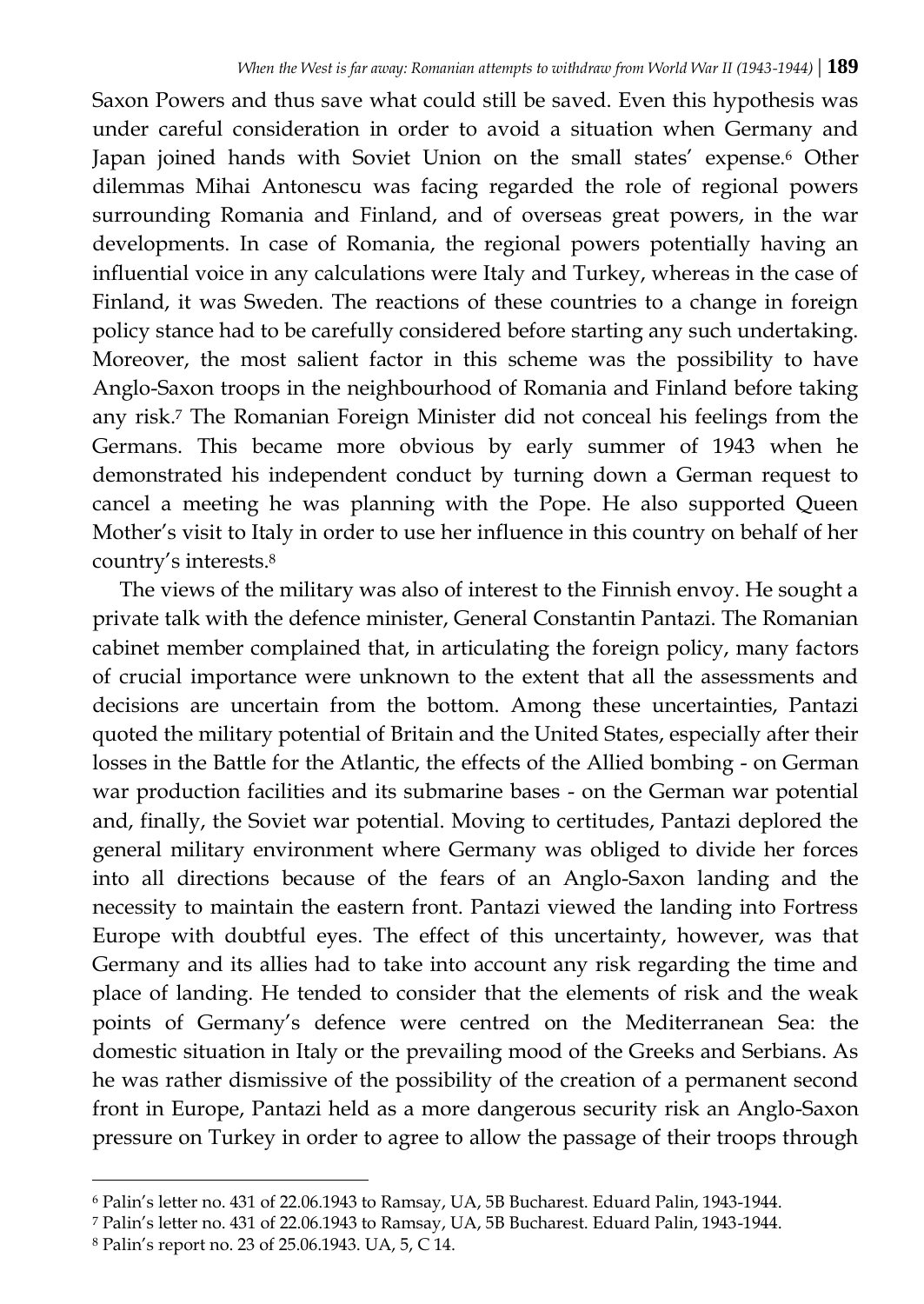this Euro-Asian nation. This would entail for Romania the possibility that the oil region would become a target of the Allied military aircraft. The Minister of Defence pointed out that the Wehrmacht was guarding the European continent from the Arctic Ocean to the Black Sea. He predicted that an 'oxygenated' Red Army was planning a large scale summer offensive. Yet, he held the opinion that it was a matter of time (one year, he assessed) before the Red Army reached the limits of its military capabilities.<sup>9</sup>

On September 10th, Palin reported to Helsinki about an important conversation with Marshal Antonescu and M. Antonescu held at the marshal's private residence at the outskirts of Bucharest. The meeting was occasioned by a secret communication of Ion Antonescu in his capacity of chief of state. Antonescu insisted on the necessity that the communication, a Hitler's declaration confided to him at Hitler's headquarters, was dispatched by courier and be read only by Ryti, Mannerheim and Ramsay. Antonescu insisted that no one, not even Ribbentrop, was present at this meeting. Antonescu committed the indiscretion only because he understood the importance of Hitler's declarations for Finland, and he wanted to offer a new evidence of Romania's willingness to enhance the intimate cooperation between the countries which he deemed essential. The essence of Hitler's statement was that he had nothing against Finland concluding a separate peace. Quite the opposite, he considered such a withdrawal to be in the advantage of Germany because it freed seven German divisions and shortened the eastern front. However, according to Antonescu, Hitler took care to emphasise that, despite this, Finland was in the impossibility to broker peace, as the Americans had asked them to do, by turning directly to Moscow, which was impossible to be accepted in Helsinki. Antonescu was in any case puzzled whether to credit or not Hitler's statement because of the importance of the Finnish front. Palin was also suspicious of Hitler's reason to express that way to Antonescu.<sup>10</sup> Antonescu also recorded that during the conversations, Hitler mentioned the possibility of a withdrawal from the eastern front, without having been yet taken a decision in this sense. Hitler mentioned that, in case of necessity, the northern front was going to be withdrawn along Lake Peipsi and the Estonian border, expressing regrets that the Soviet defence of the front surrounding Leningrad had been successful. At Antonescu's suggestion that, since retreats of the eastern front towards Romania and Finland were envisaged, a withdrawal of troops from Norway was desirable, der Führer refused to take into consideration such action on the ground that they were necessary for providing access to minerals in Scandinavia. At Antonescu's observation that withdrawal of the eastern front would signal increased isolation of Finland and her leaving to her

<sup>9</sup> Palin's report no. 19 of 11.05.1943. UA, 5, C 14.

<sup>10</sup> Palin's letter no. 558 of 10.09.1943 to Ramsay, UA, 5B Bucharest. Eduard Palin, 1943-1944.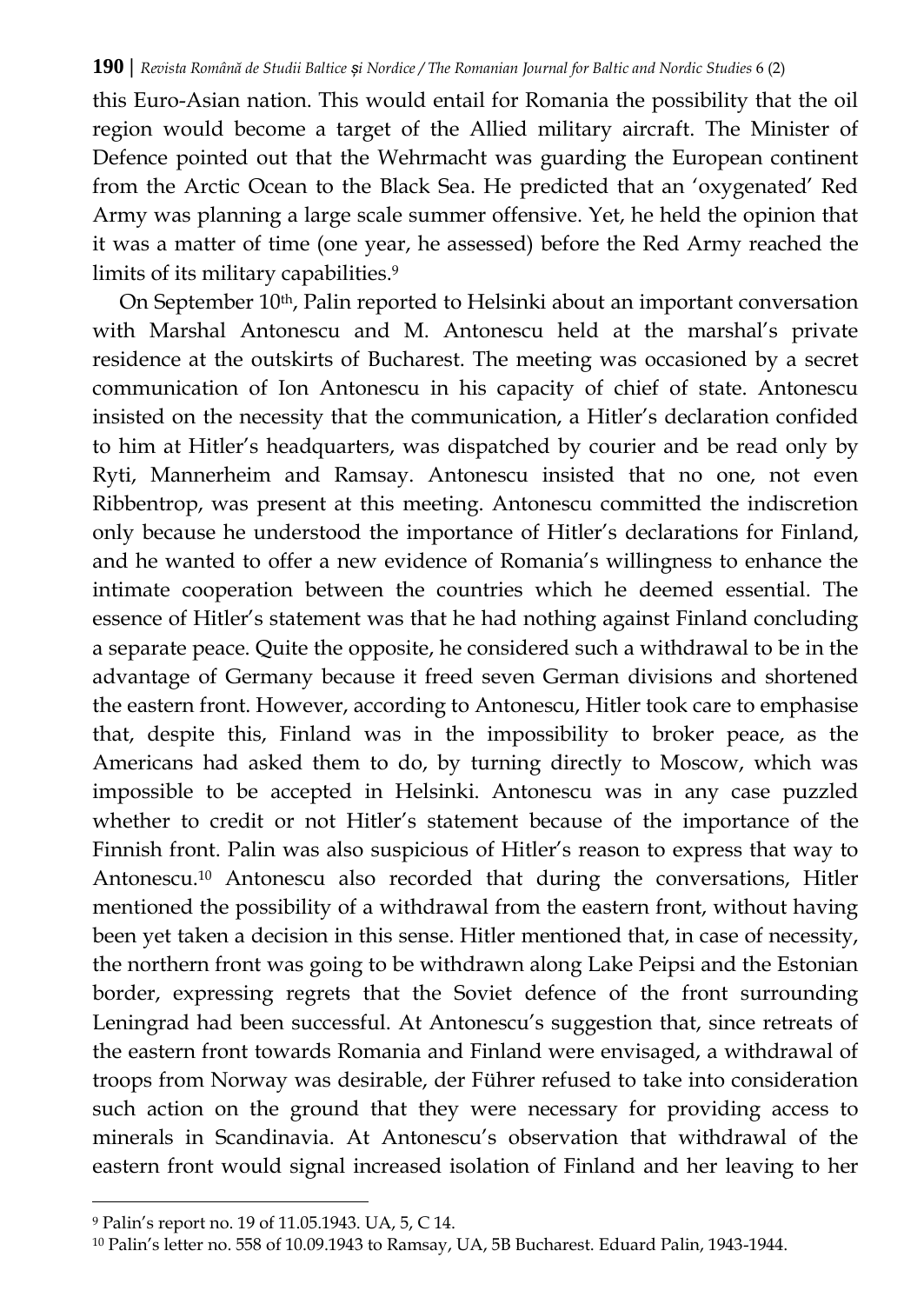fate eventually leading to capitulation, Hitler had refused to go deeper into the subject. However, he made the pledge that a German-Soviet separate peace was out of the question. As Palin noticed, Mihai Antonescu disbelieved this promise as he possessed information according to which such feelers were in fact put by Germany. The two leading Romanian politicians approached also in their conversation with the Finnish envoy the possibility of an Anglo-Saxon landing from Italy in the Balkans and its effects on Romania and the back-on-the-agenda topic of the Romanian-Hungarian relations.<sup>11</sup>

The international developments were attentively monitored by the two governments. For instance, the United Nations' meeting of the foreign ministers hosted by the Soviet Union's capital drew their attention. The reason for such concerns being expressed rested with the anticipation that Stalin, during the meeting, was going to express far-reaching territorial and political requests. Moreover, it was considered likely that they would be accepted by Britain, a country considered willing to award extremely significant concessions to Russia in order to maintain the relationship and to prevent a possible agreement between Germany and Soviet Russia, hoping that sometimes in the future she would be able to free herself from this understanding. In order to get a better picture, Palin approached the issue in his dialogue with the new French envoy to Bucharest, Paul Morand. Morand shared the opinion that the conference would approach Europe's future organisation and Russia's demands for strengthening her security. The French diplomat estimated that the Soviet imperialistic demands threatened the Soviet neighbours, and he considered likely that these designs were closed to what Molotov demanded from Hitler in 1940. The Soviet priorities included Poland, the Balkans and the achievement of Soviet aim of a direct connection to the Mediterranean Sea, Stalin's basic scope. Ranking Soviet priorities, Morand considered that Stalin's expansionist designs in the direction of Finland were of a secondary importance compared to his ambitions in the Balkans. The French envoy also believed that Britain, fearful of a likely Soviet-Nazi agreement, was ready to make concessions within a certain limit that could not be exceeded. Instead, he considered that the United States were going to oppose to extensive concessions to the USSR and to keep up their war aims such as acquiring world dominion, which was opposed by both the USSR and the UK. This led Morand to believe that the meeting was going to end in a failure concealed behind decorative press releases.<sup>12</sup>

Following the conference, Palin approached the Turkish ambassador Suphi Tanrioer whose opinion was that the significance of the Moscow Conference and the USSR's gains during the meeting were vastly exaggerated. According to

l <sup>11</sup> Palin's letter no. 558 of 10.09.1943 to Ramsay, UA, 5B Bucharest. Eduard Palin, 1943-1944.

<sup>12</sup> Palin's report no. 30 of 13.10.1943. UA, 5, C 14.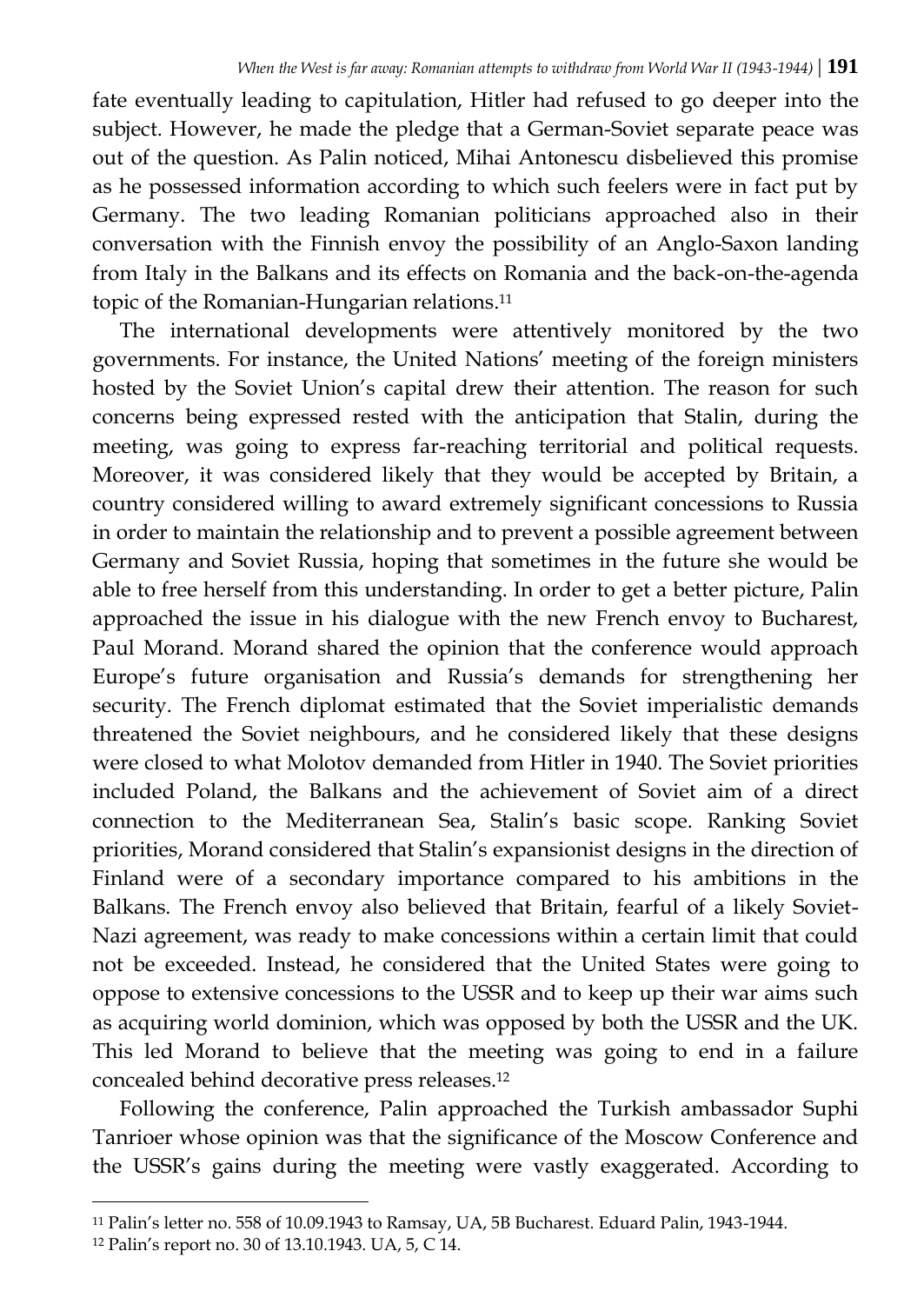Tanrioer's information, the conference had only agreed on short-term policies such as the conduct of war, not on the European post-war organisation, or on the future borders of the Soviet Union, the more so as the attending parties demonstrated in many instances divergent views regarding fundamental issues. Neither Eden nor Hull had any powers to settle Europe's post-war organisation, they were only entitled to clarify Soviet Union's intentions and resources. The Turkish ambassador was therefore considering that Britain was the real winner of the conference. His arguments were also geopolitical, arguing that the very existence of the British Empire called for an intransigent opposition to Soviet expansion, especially in the Balkans. Ideological commandments also requested that. Additionally, Tanrioer shared his information according to which Soviet Union had become exhausted with her agriculture and industry deeply affected by the war whereas the United States and Britain were increasing their strength. In plus, the moral stand of the two powers was greater than that of Soviet Union. Resulting from these estimations, Tanrioer's opinion was that Britain watched that both Romania and Finland maintained their vital forces as independent states, although they might be obliged to give up portions of their national territories to the USSR, in case of Romania what it had lost in 1940. As a proof, Tanrioer recalled the declaration that the four powers adopted during the conference, which he considered encouraging for Romania and Finland. Palin was however more sceptical as he assessed that even if the two western powers had such intentions, the defeat of Germany and the vindictiveness by the end of the conflagration might turn empty these plans of keeping in check Soviet aspirations. Tanrioer also anticipated that while the war drew to an end Turkey might step into the conflict, not in order to support Soviet Union, an inimical power, or to put Germany to the sword, but to prevent the Communisation of the Balkans.<sup>13</sup>

Palin enjoyed access to documents regarding the Romanian negotiations for an armistice to be concluded with its enemies. On January 25th, 1944 he reported to Helsinki about a contact established between Romanian envoy to Ankara Alexandru Cretzianu and a British official. The conclusion of the conversation was that the Soviet Union would respect the territory of Romania if a democratic government would be formed in this country prepared to conclude an armistice. However, the British official underlined that the Soviet Union was adamant in claiming Bessarabia and Northern Bukovina because of strategic considerations. The chance that relations between the Soviet Union and its Western allies would break up while the war was still raging was dismissed by the British official. The Romanians were advised to contact directly the Soviets in a neutral capital such

 $\overline{a}$ 

<sup>13</sup> Palin's report no. 33 of 7.11.1943. UA, 5, C 14.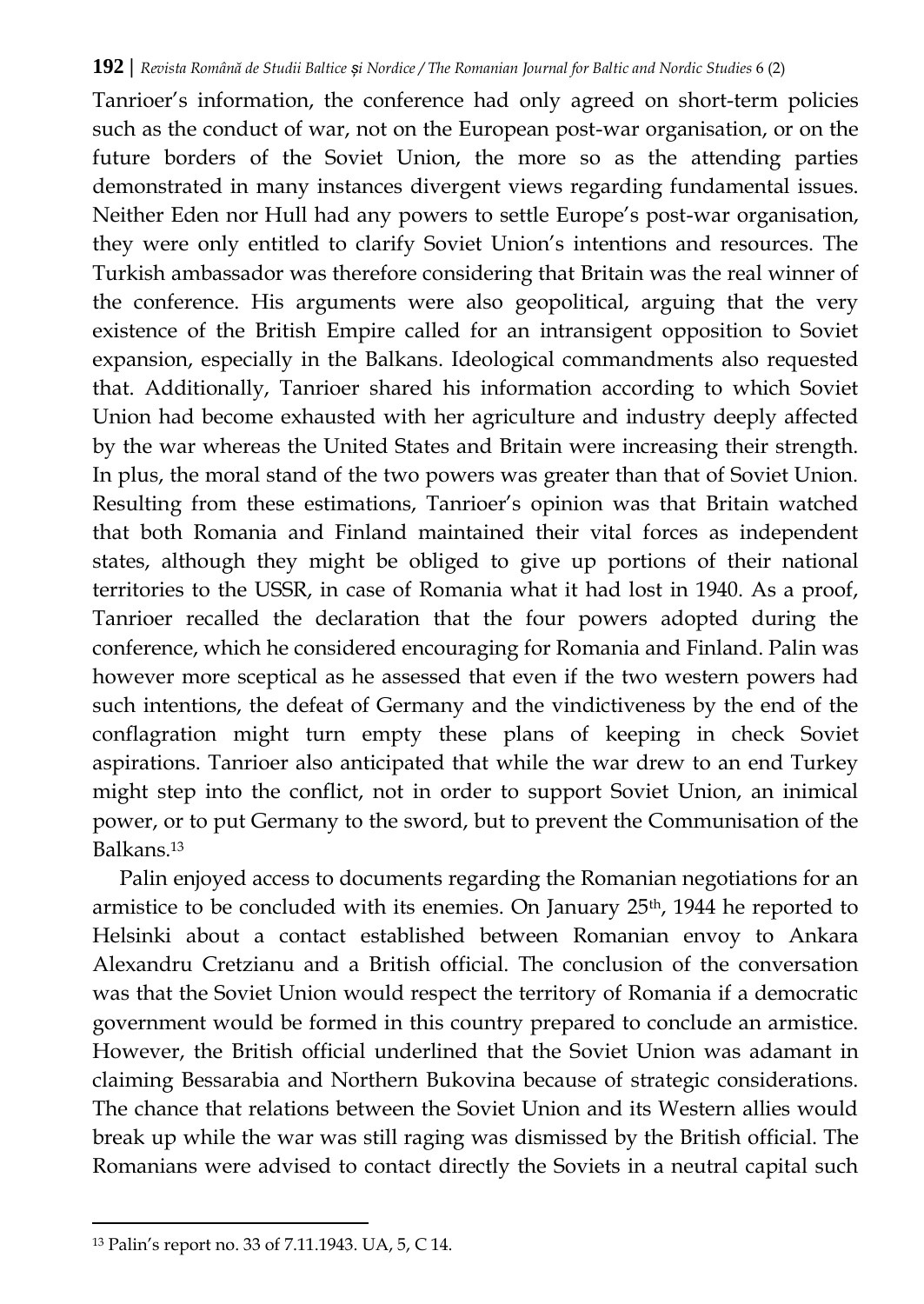as Stockholm. The possibility of alimentary support for a new Romanian government was also approached. Palin concluded that the British were extending their support to King Mihai and that all other considerations were for the time being subordinated to the military considerations.<sup>14</sup>

In his assessment of March 1st, Palin analysed the implications of Antonescu's visit to Hitler at the end of February 1944. Palin also approached the vice-PM regarding the results of this visit, only to find the latter in a bad mood. According to Mihai Antonescu Hitler did not accept the Romanian request for a withdrawal of its divisions from Crimea before the situation would become so dangerous as to threaten with their total annihilation. If the prospect would grow grimmer, the Germans promised their support for transporting these divisions to Romania. During the visit, Jodl presented the military situation to Antonescu. The officer's conclusion was that Germany was capable of holding the advance of the Soviets on the eastern front where only minor retreats might be ordered, while also disposing of the necessary troops to prevent any Anglo-American landing on the eastern front. Marshal Antonescu was obviously impressed by this presentation which raised his spirits as Mihai Antonescu confessed to Palin. The Germans also convinced the Marshal that Turkey would continue its neutral policy. Regarding Finland, Hitler confided to Antonescu that the Finns would not agree to conclude a separate peace with Soviet Union because of the harsh terms claimed by the latter. On the other hand, Ribbentrop was more vague and pointed out that the Eduskunta was having a pivotal role in this regard, and it was difficult to determine what the latter's attitude would be. Marshal Antonescu however concluded that Hitler's stance toward such possibility had changed since the past fall. In general, the vice-PM was unsatisfied with the results of his visit which he did not attend, the Marshal being accompanied only by General Ilie Şteflea, the chief of the General Staff, and Colonel Radu Davidescu, the chief of Marshal's cabinet<sup>15</sup>

Palin noticed in his account of mid-March 1944 the interest manifested in Romania towards the developments taking place in Finland. This attention was visible in the way the Finnish negotiations of armistice made headlines in Romanian press and even more in daily articles and leading articles approaching the Finnish latest developments. Palin considered that, without exception, journalists understood the difficulties of the situation in Finland. This interest was accompanied by 'a sincere compassion, by understanding, respect for the situation in Finland, regardless of the decisions she might adopt and their consequences'. As far as the Romanian position was concerned, Palin discovered a sharp separation between those who disbelieved that there was any chance to

<sup>14</sup> Palin's report no. 2 of 25.01.1944, UA, 5, C 14.

<sup>15</sup> Palin's report no. 9 of 1.03.1944, UA, 5, C 14.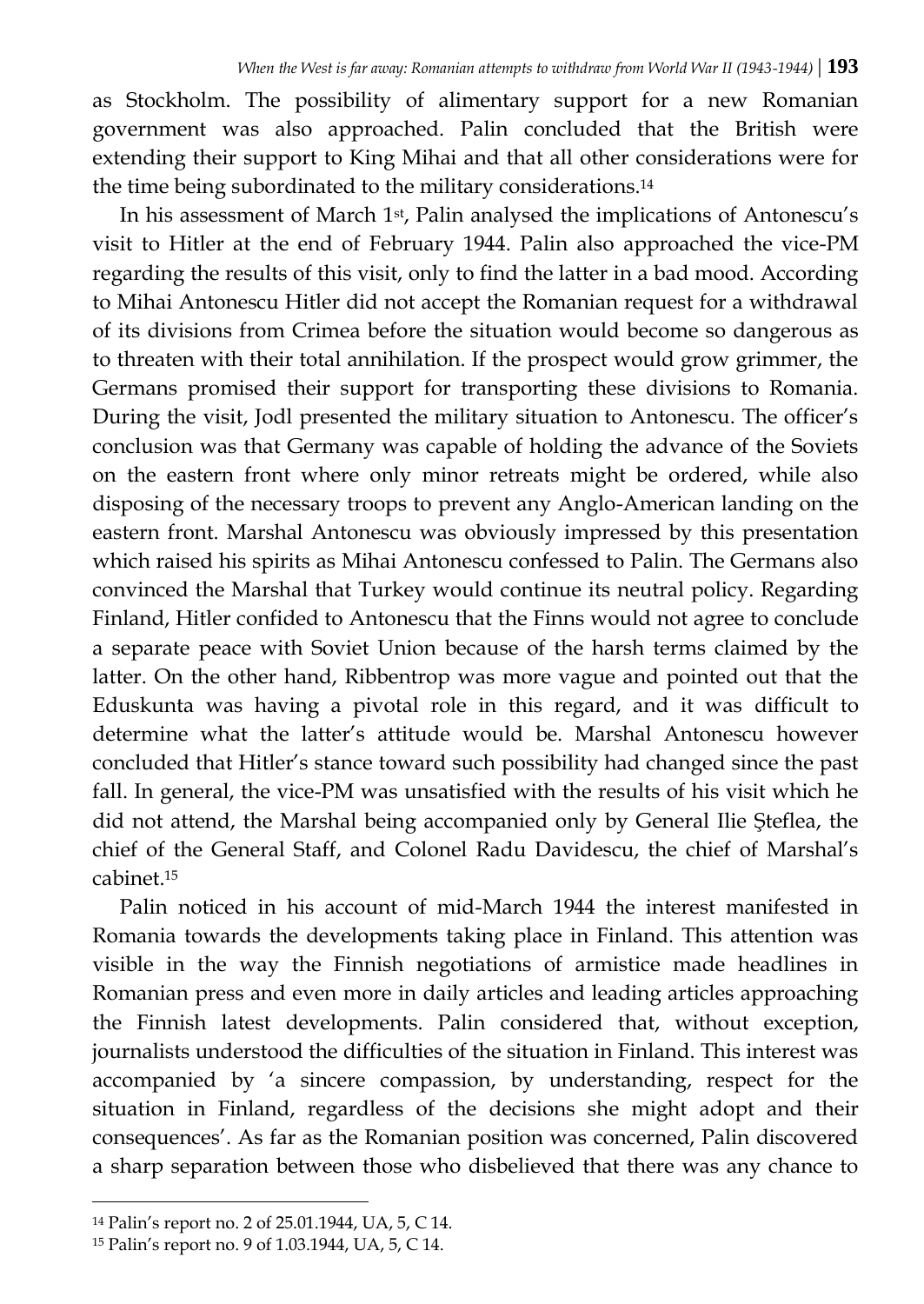avoid Soviet occupation of Romania with all its consequences, and those assuming that continuation of resistance and the winning of additional time represented a means towards a possible escape. Everyone accepted the view that where the ceasefire conditions remain similar to those offered by Soviet Union, Finland and Romania ran into considerable risks. There were similarly divergent views regarding the future of relations between Britain, the United States and the Soviet Union. There were those arguing that the alliance between Western Powers and the Soviet Union would soon be broken and saw in this the bailout of Romania and Finland. On the other hand, there were those assessing that this break would only occur in the aftermath of their common victory against Germany. This would make it too late for the two states to be saved from Soviet grasp. Finally, in this latter group, there were those believing that Western Powers would arrange an armistice with Germany before the latter would be completely crushed, in order to face the rise of the Soviet threat. Adepts of this theory believed that the two countries would find salvation in opposing militarily resistance that far. Palin considered these interpretations as 'wishful thinking' showing a marked tendency toward capitulation, but also exhibiting deep worries and an increased lack of confidence in the Anglo-Americans.<sup>16</sup>

### **The German coup in Hungary and the Romanian peace feelers**

The Finnish envoy was willing to get adequate information regarding the conversation between Hitler and Antonescu dated March 23rd – 24th. As usually, he addressed the Romanian vice-PM who informed him that Hitler only remarked that Finland had attempted to broker peace, but the Soviet's unreasonable proposals prevented it from being achieved. In exchange, Ribbentrop was more critical on Romania's attempts to negotiate peace. He stated that their sole result would be only an unnecessary weakening of the fighting morale, having become obvious that continue fighting was the only option. Perhaps as a warning, the Germans did not shun reminding about the occupation of Hungary which in their opinions was due to the suspicions that the Hungarian leaders were plotting with the Anglo-Americans and the Soviets, without the consent and knowledge of Germany. In an attempt to downgrade the appearance of a brutal military occupation, Hitler said that the action took place with Horthy's consent and with the trust of the Hungarian army.<sup>17</sup>

Palin received, over the following days, additional information about the reasons which prompted Germany to occupy Hungary. The Finnish Minister quoted the local air attaché as arguing that the Hungarian attempt to prevent

<sup>16</sup> Palin's report no. 10 of 16.03.1944, UA, 5, C 14.

<sup>17</sup> Palin's dispatch no. 98/97 of 28.03.1944, National Archives of Finland (hereafter, KA), Risto Ryti kokoelma 29.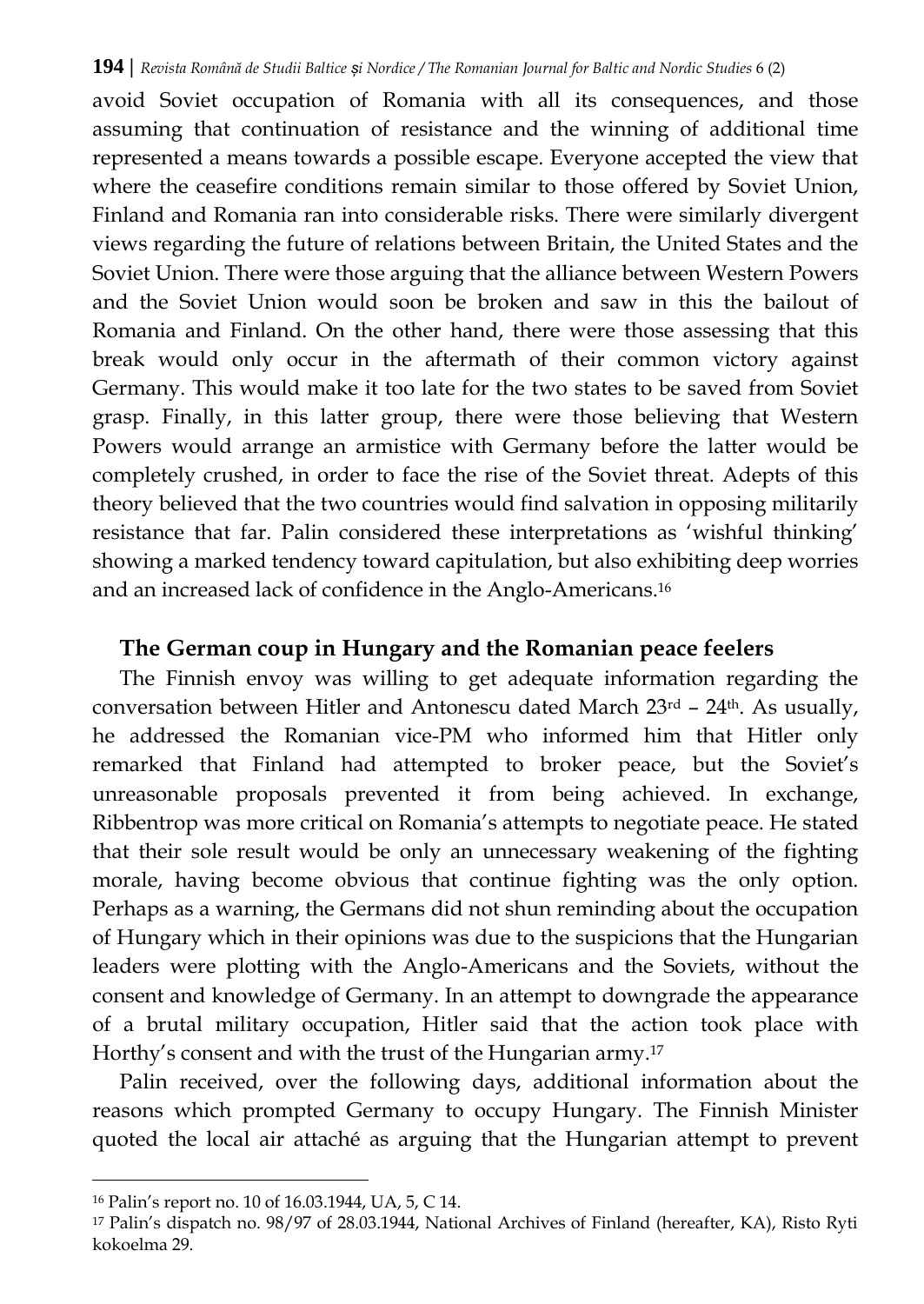traffic of German military trains to Romania via Hungary was the straw that broke the camel's back. As the German troops had occupied Hungary up to Tisza and a new government was to be formed with the German approval, Palin concluded that Hungary ceased to qualify as an independent state.<sup>18</sup> Another reason which prompted the German action was, Palin transmitted quoting a trustful source, the Hungarian opposition to German request that 20 Hungarian divisions should leave for the Eastern Front. The takeover took place during Horthy's returning trip from Hitler.<sup>19</sup>

Regarding the consequences of the Romanian leadership's visit to Hitler, Palin once more stressed its contribution to the widening gap between the attitudes and opinions of Ion and Mihai Antonescu. The latter, unsolicited to accompany the Marshal in this visit, expressed his opinion that it would have been easier to arrange the visit through normal diplomatic channels. Throughout the visit, Hitler attempted to instil in the Romanian Leader new hopes that the war might yet end successfully. The starting point of the optimistic scenario which Hitler presented to Antonescu was that German military position was superior both in the east and in the west. The attempt of invasion in the west, once repelled, the situation was going to change in the east, too. He estimated that within two-three months Ukraine would be occupied once again. Hitler asked Romania to mobilize all her defensive forces and to transfer the divisions from the country to the frontline. Except for using his watercolour in order to paint an overoptimistic picture of the future, Hitler promised five infantry divisions and one tank division in support, as well as the necessary heavy armament and armoured units for the 12 divisions which were still inside the country and for other 10 other divisions to be mobilized. However, the most important weapon in Hitler's arsenal of convincing Antonescu to remain loyal to the Germans only followed when Hitler, in particular, on his own initiative, told the Marshal that he had become convinced of Romania's rights to the whole Transylvania. This was, indeed, what Antonescu had hoped to hear for years. However, by then, the Romanian leader was no longer inclined to trust every word of the Führer. Germany had always promised new arms - after Stalingrad, when Romania lost its artillery and armour - but nothing had come true. Therefore, Antonescu argued that if Germany's promised support did not come soon the situation would turn catastrophic. Romania could defend for herself against the Soviets for no more than a few weeks. The country had sent and was sending to the Moldovan frontline all her forces, but they were only armed with light weapons and no armoured forces and they were unable to defend for long the frontline

<sup>18</sup> Palin's dispatch no. 86/85 of 22.03.1944, KA, Risto Ryti kokoelma 29, Nippu (Bundle) 3/6.

<sup>19</sup> Palin's dispatch no. 91/86 of 23.03.1944, KA, Risto Ryti kokoelma 29, Nippu (Bundle) 3/6.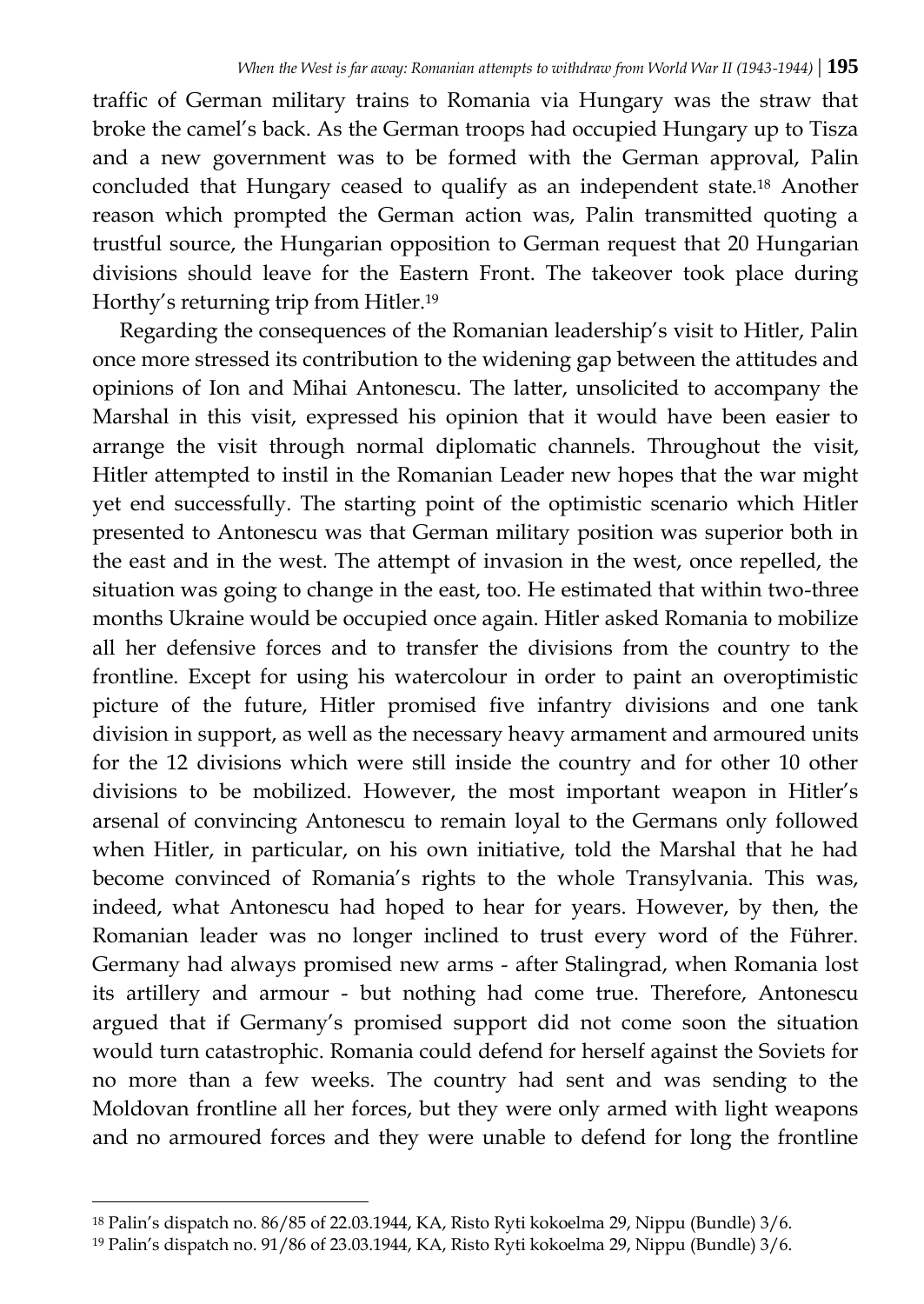against the Red Army. The Soviets had already - in many places - crossed the river Prut. The conquering of Iasi and Cernauti loomed ahead.<sup>20</sup>

The Finnish press commented the trip to Ankara and Cairo of former Prime Minister and prominent Romanian politician Prince Barbu Ştirbey. Concerning this trip, all sorts of telegrams were published , including the denials of Rador and Moscow. This trip inspired two articles in *Suomen Sosialidemokraatti* of March 15th and *Svenska Pressen* of March 17th. In the first article, it was argued that Romania, a country occupied by the German troops in 1941, joined a war which she did not seek. This did not prevent the Romanian Army to battle bravely up to the Caucasus and to provide the biggest contribution in blood, compared to all other Axis countries, in the struggle against Bolshevism. The newspaper concluded that the approach of the Red Army increased the Romanian opposition to the continuation of the war. The trip of Ştirbey to Cairo was considered proof that Romanians wished to do everything possible to rescue the country from a likely disaster. *Svenska Pressen* of March 17th took notice of Bucharest's denials, but still underlined that the visit of Ştirbey to Cairo had a deep political meaning. The article then approached the personality of president of former National Peasants' Party Iuliu Maniu and presented the role of Edvard Beneš in defending his former allies, especially Romania. *Hufvudstadsbladet* of March 17th published a biography of Ştirbey. The telegrams from neutral sources attempted to prove the willingness of Romania to come off well from the war (Bern, Stockholm), the telegrams from Budapest emphasized the panic existing in Romania, while those from London showed the impending regime change in this country.<sup>21</sup>

On April 1st 1944, the Press Bureau of the Romanian Legation in Helsinki sent a new report consisting of two articles published in the Finnish press. The biggest Finnish daily *Helsingin Sanomat* of April 1st carried an article called *Romania under threat*. The newspaper stated that Romania's war was not an aggressive one, but aimed at re-conquering territories lost to Soviet Union in 1940. It highlighted the opposition of politicians such as Maniu and National Liberal Party's president Constantin I.C. Brătianu, who constantly considered the deep offensive of the Romanian troops into the Soviet territory to be a mistake. In a short analysis of Romanian foreign policy after 1918, the newspaper considered it to be coherent, aimed at understanding and peace with its neighbours: 'it can be noticed that Romania did not increase its territory on the expense of other countries which collapsed in the meantime and did not take part in the occupation of foreign territories. Quite the contrary, she surrendered territories to Bulgaria in order to extinguish an old conflict and was forced by the Vienna Award to yield a

<sup>20</sup> Palin's dispatch no 97 of 28.03.1944, KA, Risto Ryti kokoelma 29, Nippu 3/6.

<sup>21</sup> Mihăilescu's report no. 34 of 22.03.1944 to Alexandru Marcu, Arhivele Ministerului Afacerilor Externe (hereafter, MAE), folder 71, Finlanda, vol. 8, 282-290.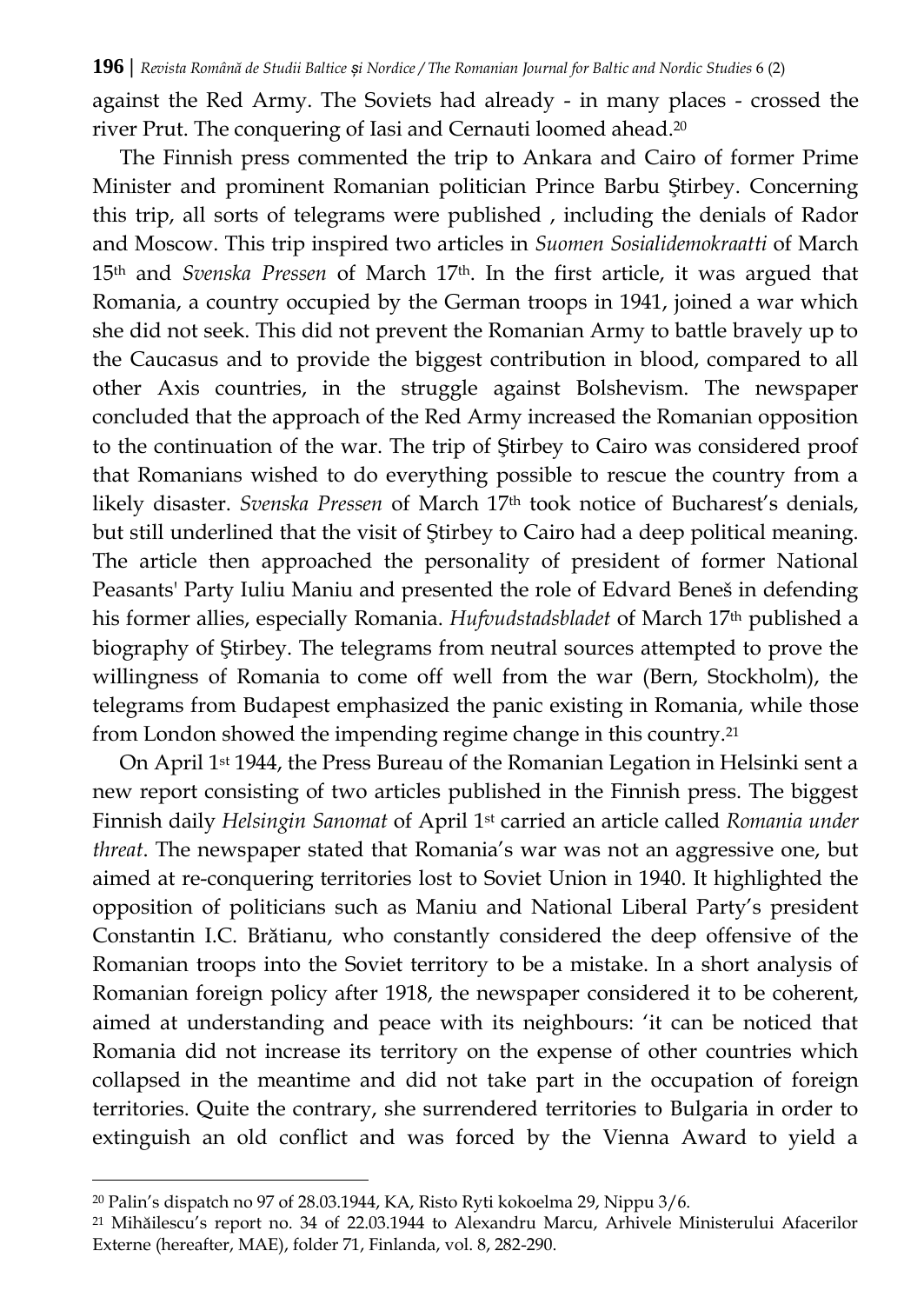substantial share of Transylvania to Hungary.' The result was that the Czechs and the Serbians maintained the same sympathy towards Romania as they did during the existence of the Little Entente. Regarding the future of Transylvania, a special attention was given to Beneš's declarations and to the fact that the Western powers had supported the Romanian claims over this territory. In conclusion, the article stated that for the moment Romania had no other choice than to continue to defend herself.<sup>22</sup> On April 22nd, *Helsingin Sanomat* carried - from its correspondent in Washington – State Secretary Cordell Hull's warnings that Romania should terminate the cooperation with Germany since USSR had offered her favourable peace conditions.<sup>23</sup> On the other hand, Romanian press agency *Rador* on April 3rd noticed that the Swedish political circles gave a great importance to Molotov's declarations regarding Romania. It was considered that the declaration could play a significant role also in the peace negotiations of Finland. As the German propaganda in Sweden and Finland argued that the Soviet Union will conclude a separate peace with Germany when they would reach the Carpathians and the frontiers of 1940, which played an important role in Finland in the retardation of their peace negotiations, Molotov's declaration was the best proof of denial of a separate peace.<sup>24</sup>

Of course, the main channel of information about the realities in Romania remained, for Helsinki, the reports of the Finnish representative in Romania. On March 24th, Palin quoted Maniu's closest collaborator as having told the Finnish envoy that Ştirbey had informed on the results of his peace feelers. They were negative as Britain and the United States had explained that at that moment, they could provide no support to Romania that could be interpreted as a move against Soviet Union. The two powers explained that Soviet Union was still needed in order to defeat Germany. This requested a price that they were prepared to pay. The Allies had explained to Ştirbey that Romania had to trust the British and American governments and extricate from the war, although her future as an independent state could not be guaranteed. Although Romania would become a battleground and an occupied country if she placed her faith into the Allies and ended the war before she was occupied by the Red Army, she could trust the Allies in eventually supporting her. Accordingly, Maniu and Brătianu approached Marshal Antonescu. Antonescu did not want to accept this view and explained in a fit of anger his intention to fight the Soviet Union until the end.<sup>25</sup>

Writing to Helsinki on the last day of March, Palin informed about the tension manifested in German-Romanian relations. The rapid progress of the Red Army

<sup>24</sup> Rador's communiqué 1662 of 3.04.1944.

<sup>22</sup> Mihăilescu's report no. 36 of 1.04.1944 to Alexandru Marcu, AMAE 71 Finland 8, 291-292.

<sup>23</sup> Revue de la presse Finlandaise of 22.04.1944 to Alexandru Marcu, AMAE 71 Finland 8, 301.

<sup>25</sup> Palin's dispatch no. 94/83 of 24.03.1944, Risto Ryti kokoelma 29, Nippu 3/6.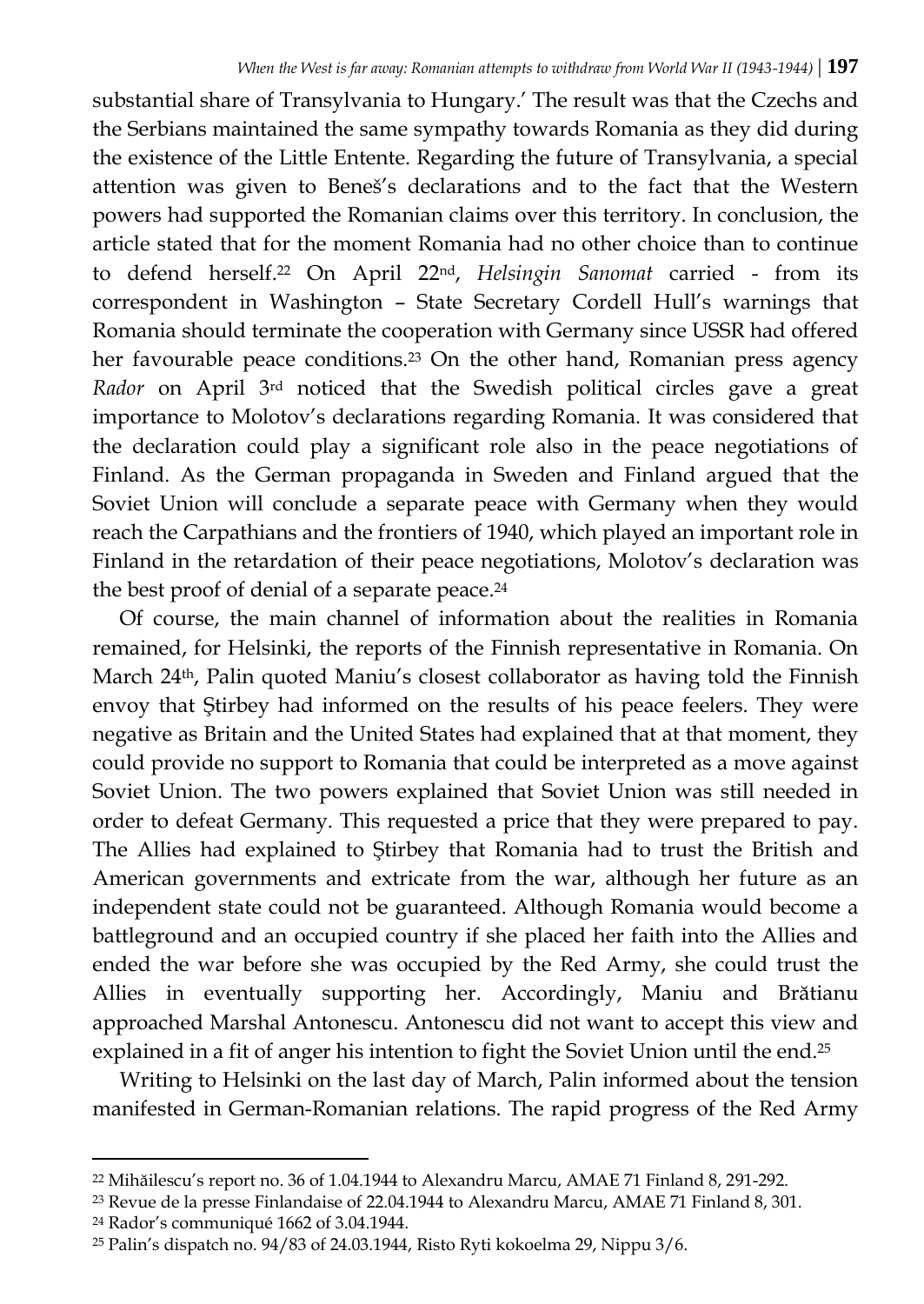contradicted the categorical German assurances. These developments forced Romanians to look for alternative solutions. Palin reported confidentially that when Ştirbey left for Cairo he had been assigned by Antonescu with the task to inquire about the Allied conditions and obtain clarification based on which Romania might end the war. Yet, the Romanian Government claimed that Ştirbey's mission did not resemble that of J.K. Paasikivi because the Romanian emissary was travelling on his own expenses. Palin was unable to give any official information about the results of the Romanian envoy's feelers as Mihai Antonescu claimed to have not received any feedback from Ştirbey. In his dialogue with Palin, the Romanian vice-PM was gloomy about the possibility to conclude peace in the aftermath of the German takeover of Hungary that proved the potential threat of such an action posed on the endeavouring country. Additionally, Mihai Antonescu pointed out a difference between the situation of Finland and that of his country: Romania did not receive an offer of mediation in order to conclude peace from any party, such as was the case with Finland. Palin did consider at this stage of the war the possibility of a quick Soviet advance into Romania and already at this juncture requested instructions in order to prepare himself for such an eventuality.<sup>26</sup>

Quoting a trustful source, Palin reported in mid-April that the Romanian Army was endeavouring to put up a strong resistance on the frontline in Moldova. The possibility that Romanian Army was forced back to the Focşani-Galaţi line as a consequence of Germany's failure to meet its promises meant the beginning of a separation between the two countries, a fact which Antonescu brought to the knowledge of the local German envoy. In the meantime, Palin learned that the discussions for an armistice had progressed, with the Soviet envoy to Ankara passing his Romanian colleague the Soviet conditions for an armistice, which the Finnish envoy promptly conveyed to Helsinki: Bessarabia and Bucovina returned to Russia; the Soviets assuming control over the Danube Delta and establishing a connection link with Bulgaria; the Romanian military troops fighting beyond Romanian borders lay down their arms; the troops acting within the country are demobilised; the Russian Army is permitted to follow the Germans inside the country; permission is granted to Soviet garrisons to camp in Romania, which meant in fact the occupation of the country. Palin had no information about how the other borders were to be settled, but believed that they would be discussed at the negotiating table of the peace conference.<sup>27</sup> As Palin later learned, the Marshal wanted that the issues of Bessarabia and Northern Bucovina were to settled only at the peace conference. Antonescu opposed the idea that the troops fighting outside the borders of the country should be

<sup>26</sup> Palin's dispatch no. 83 of 31.03.1944, KA, Risto Ryti kokoelma 29, Nippu 3/6.

<sup>27</sup> Palin's dispatch no. 119 of 16.04.1944, KA, Risto Ryti kokoelma 29, Nippu 3/1.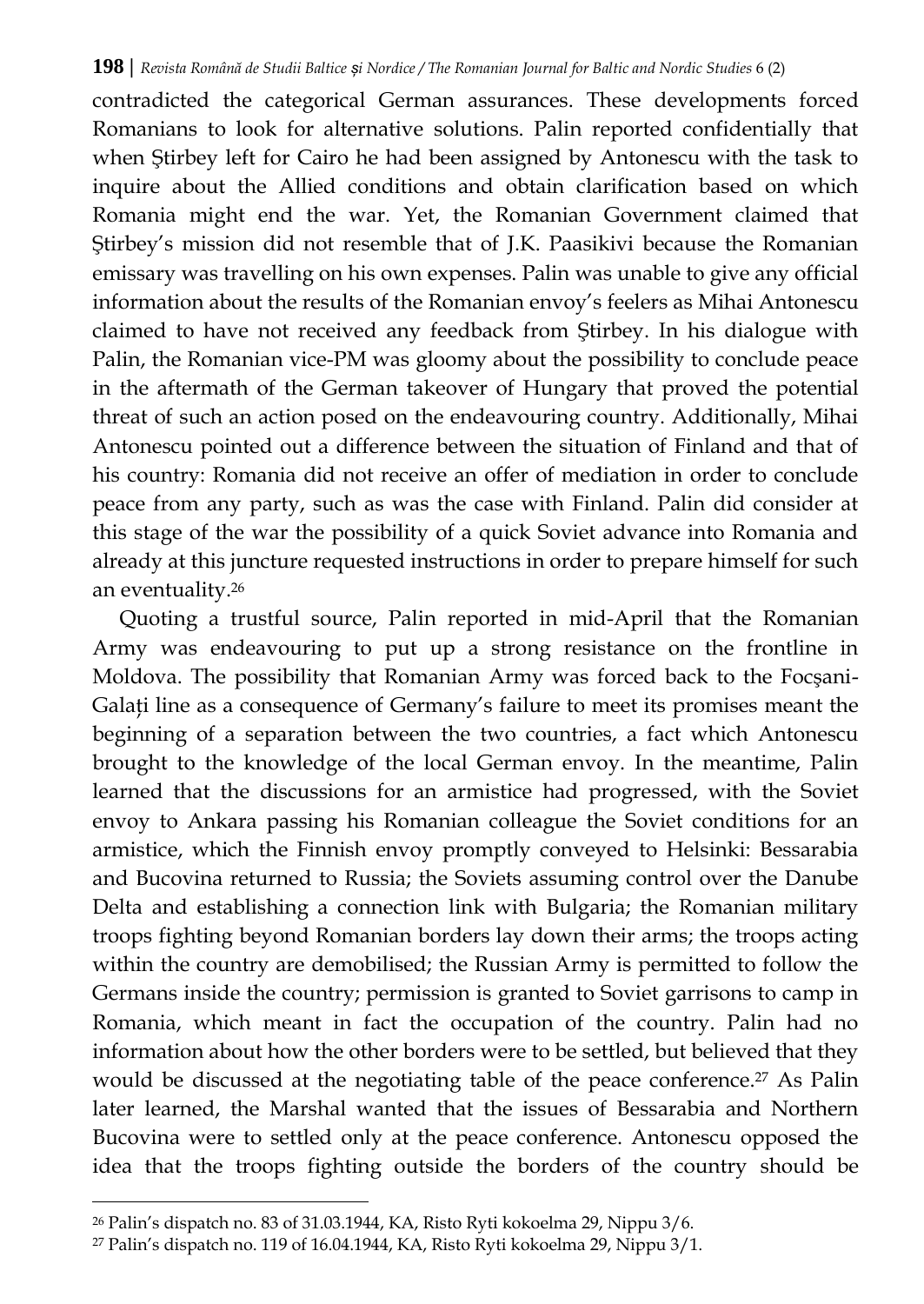militarily dishonoured. He also considered that troops garrisoned inside the country should be maintained to preserve order without help from the Red Army. Antonescu did not accede to Maniu and Brătianu's requests to agree with the Soviet conditions for peace and broadcast via radio his acceptance, but instead was acting to defend Moldova in an attempt to avoid the sharing of Hungary's fate and gain time for negotiations. However, according to Palin, the Marshal agreed that a turnabout of the military situation would convince him to conclude a separate peace.<sup>28</sup>

By the end of April, Palin informed the Finnish President Ryti and his Foreign Minister about the opinions of the topmost Romanian leaders, Ion and Mihai Antonescu. With trustworthiness, Marshal Antonescu communicated the Finnish envoy his relief for being able to put out peace feelers while having his line of defence and numerous divisions to oppose the Soviet troops. He hoped that in this way he would be successful in securing better peace terms for his country. On the other hand, Mihai Antonescu, continually anxious to avoid the fate of Hungary for his country, considered that by the official nature of her negotiations, Romania proved her worthiness to the Germans. Regarding the substance of the negotiations, the chief of Romania's foreign policy revealed his satisfaction that the Soviet Union did not ask establishment of military bases on Romanian territory. However, he was concerned about the likeliness of Soviet control over the Danube Delta.<sup>29</sup>

Palin continued to be well-acquainted with the development of Romania's negotiations for an armistice. For instance, at the beginning of May 1944, Mihai Antonescu updated him on the latest developments of negotiations taking place in Ankara and Stockholm. Keeping with the cooperation agreed upon between the two states already in July 1941, Antonescu informed Palin that, in Stockholm, the representative of the Soviet Legation had tried to motivate Romania into concluding an armistice on Soviet terms by revealing to the Romanian minister, Frederic Nanu, that Moscow was going to get quite angry because Finland did not take seriously the fact that prolongation of the armistice negotiations affected the Soviet prestige. The Soviet diplomat concluded that Romania had to exploit the auspicious mood in Moscow in order to receive more favourable terms than Finland.<sup>30</sup> Yet, as Palin asserted, the Romanian leaders were doubtful that the peace terms offered by Soviet Union were positive enough to justify sacrifices and dangers involved in a rupture from the Germans. The vice-PM underscored to Palin that the fact that Romania maintained her peace feelers fully private afforded her to give no reply to Soviet proposals. He also informed the Finnish

<sup>28</sup> Palin's dispatch no. 119 of 16.04.1944, KA, Risto Ryti kokoelma 29, Nippu 3/1.

<sup>29</sup> Palin's dispatch no. 127/119 of 26.04.1944, KA, Risto Ryti kokoelma 29.

<sup>30</sup> Palin's dispatch no. 138 of 3.05.1944, KA, Risto Ryti kokoelma 29.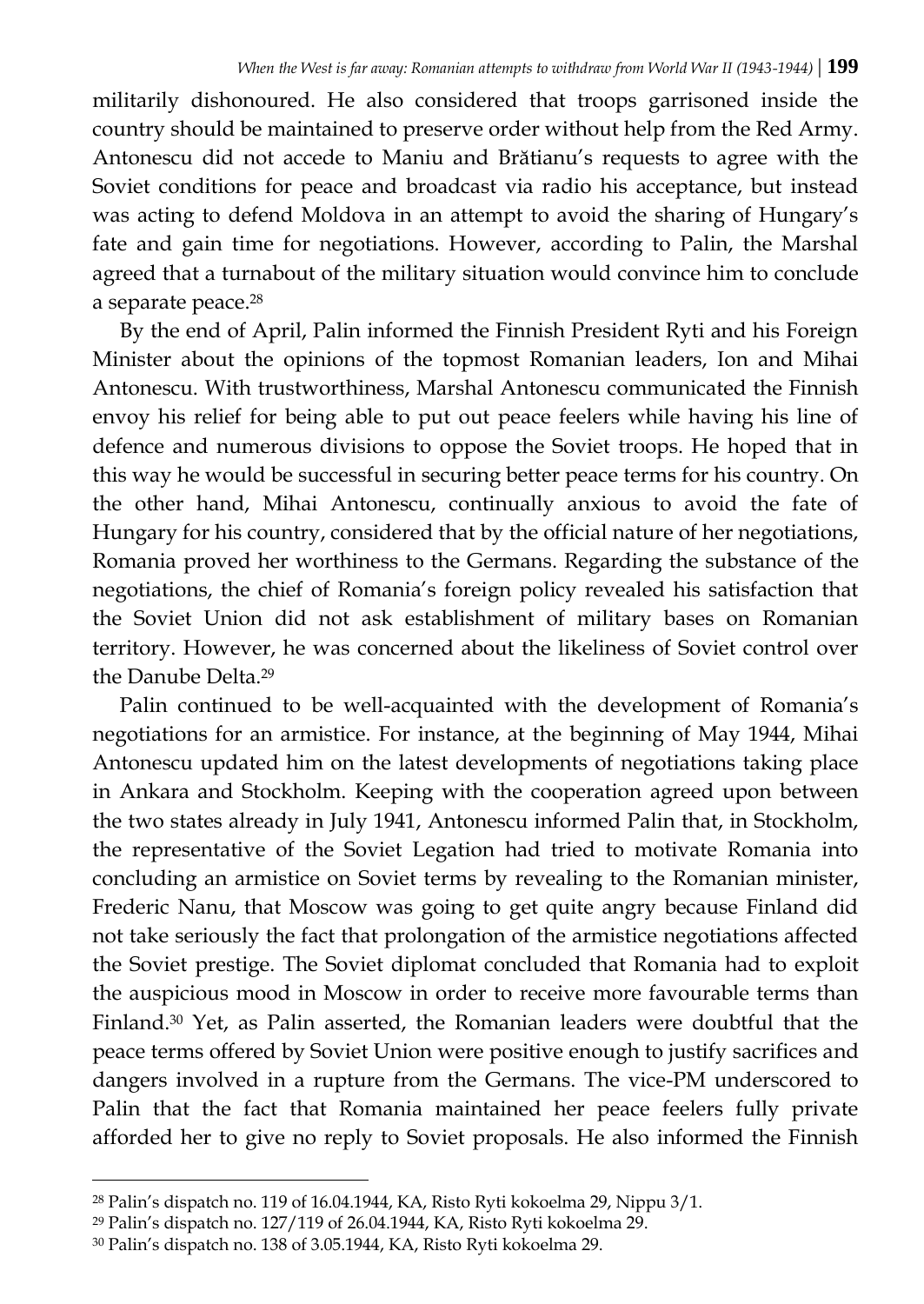envoy on the peace terms which crystallized during discussions between the two parties: the border of 1940 in the east; the Romanian Army joining the Soviets in driving the German troops out of the country; the Soviets to assist the Romanians in retaking Transylvania; during the war operations, the Red Army should have the right to use Romanian railways; no garrisons and no control over the Danube Delta. The Romanian vice-PM stressed that the main difficulty ('an impossible request') was the demand to turn against the Germans, which was particularly troublesome from both a moral and a military point of view. The vice-PM showed himself afraid that Romania might repeat the fate of Hungary.<sup>31</sup>

Palin reported, on May 8th, about the worsening of the situation in Romania. He anticipated that 'the time of the final decision' was nearing. He estimated that three political forces existed in Romania that were to be reckoned with. The main issue concerned the conclusion to be derived from the practically unanimous estimation that Germany had lost the war. Connected to Germany both politically and militarily, inflexible to compromises, following a straight line rather as a military man than a politician, the Marshal was bound to continue to fight alongside Germany. He invested his hopes in the idea that the German war forces were in sufficient number to insure the concluding of a peace guaranteeing preservation of his country's independence. Palin anticipated that only in the extreme case that Germany was not going to grant Romania any support it would be able to run off the rails. By comparison, Mihai Antonescu's outlook was influenced less by illusions and ethical restraints. This attitude was due to the fact that in his opinion fidelity to Germany would not safeguard the future of his country. The vice-PM was prepared to accept an armistice whose clauses would be acceptable to his country. Yet, beside the hindrance incurred by the harsh terms of armistice requested by Soviet Union, Mihai Antonescu had also to take into account the consequences of such action as showed by the examples of Hungary and Italy. Palin seemed to have been insufficiently aware of the armistice negotiations which the government pursued in Stockholm. Therefore, he reported that the government tested the reaction of the Soviet Union to an armistice only via the nominally opposition-led negotiations. The results were not positive. The Finnish envoy observed that as a consequence of these negotiations the Germans increased their presence in Romania which might point out to a replay of the occupation of Hungary. Palin however considered that two possibilities could save the vice-PM's policy: a better resistance of troops on the front, or the landing of Anglo-American troops in the Balkans. Thus, for the first time, Palin points out to serious divergences between the lines followed by the two Romanian topmost politicians: Ion Antonescu and Mihai Antonescu. The

 $\overline{a}$ 

<sup>31</sup> Palin's dispatch no. 137 of 3.05.1944, KA, Risto Ryti kokoelma 29.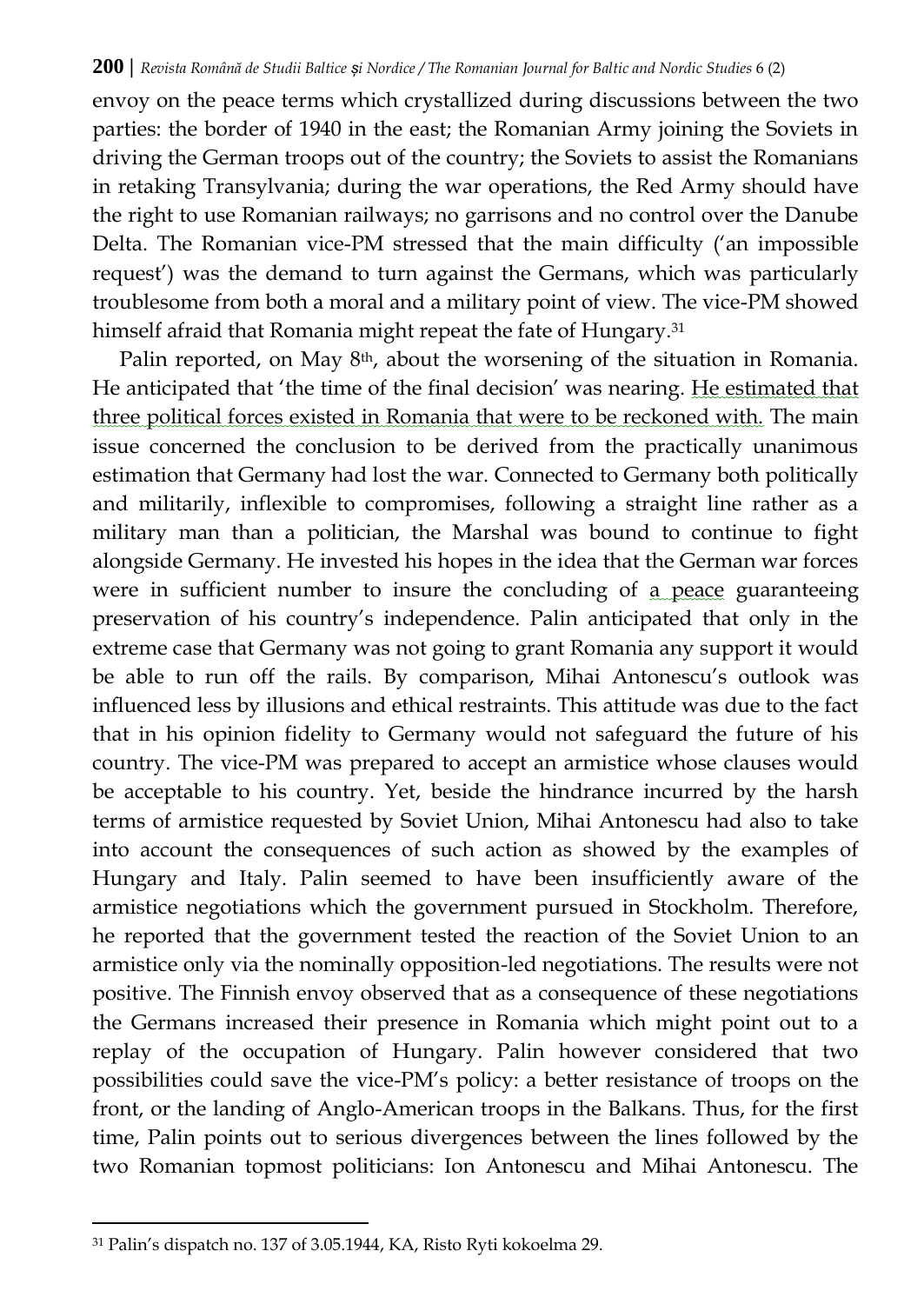cooperation between them was far from being as close as it used to be. He reported that the vice-PM was openly criticizing various decisions of the Marshal in his conversations with the Finnish envoy and stated that he would have taken a different course.

Commenting on the actions of Romanian opposition, Palin stated that it still lacked an energetic leader prepared to assume responsibility, given the fact that Maniu and Brătianu were old, prudent and bound to prejudices. This fact hindered translation of their viewpoints into practical politics. The opposition considered that the separation from the Germans had to be achieved, whatever the price. The opposition leaders hoped that as disastrous as it might first appear, the price of this separation would be paid on a provisional basis. The continuation of the war was bound to trigger the ruin of Romania as the country would continue to be a theatre of war. Palin remarked the hesitations of opposition leaders in achieving what they thought it would be right. Palin reported about the Marshal Antonescu's proposal that Maniu and Brătianu should sign, together with him, the armistice with the United Nations which was rejected by the two leaders. Palin is often critical with the two leaders' political actions. He considered, taking into account their assessment, that 'patriotism should demand them to take those actions by means of which their program was to be achieved.' Their immobility made Palin doubtful that, if opposition leaders were at the helm of the government, they would have adopted a different course of action. <sup>32</sup>

In the meantime, conditions in the country were so difficult that carrying out the activities of the legation became increasingly difficult. This would also reflect in the lower number of dispatches from the Finnish Legation in Bucharest which reached the desk of the Foreign Ministry in Helsinki. The dark perspective of a Soviet occupation over the country made Palin consider the possibility that the legation should leave Romania. Palin requested clear instructions for the possibility that a sudden collapse of Romania would prove true the worst expectations.<sup>33</sup>

In his dispatch dated May 27th, Palin reported about the plans of the former king Carol II to return to the helm of the country. Carol was prepared to regain his crown supported by the Soviet Union. According to the Finnish envoy, Carol and the Soviet government wanted to take advantage of one another for advancing their own ends and then to follow their own separate ways. This prospect raised the morale of his former king's friends and associates who had played a significant role in the country's political and economic developments and were eventually persecuted by Antonescu's regime. On the other hand, this prospect led to cooperation - within certain limits - between the government and

<sup>32</sup> Palin's report no. 11 of 8.05.1944, UA, 5, C 14.

<sup>33</sup> Palin's report no. 11 of 8.05.1944, UA, 5, C 14.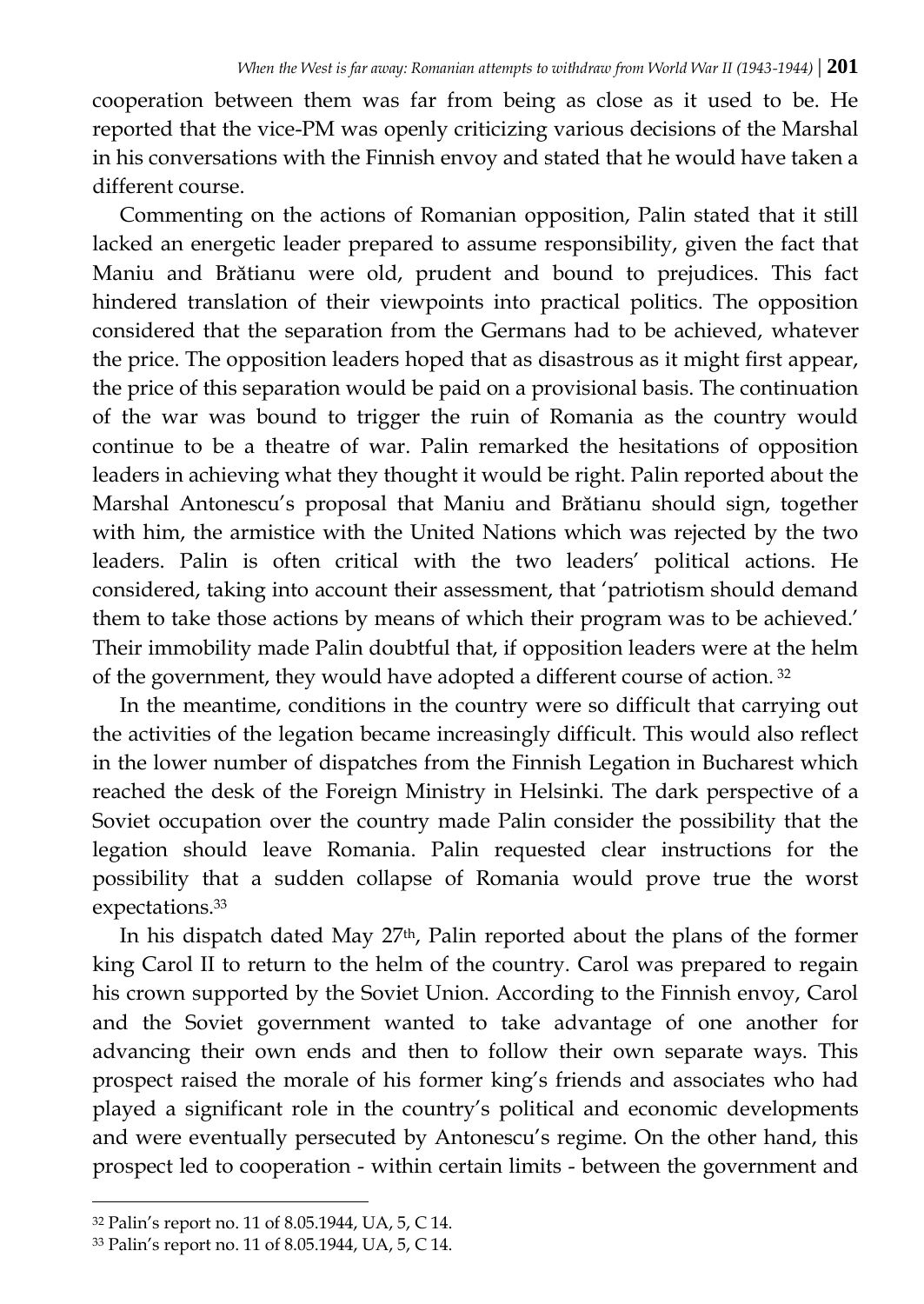those circles of opposition who had contributed to the overthrowing of the former king, which had every interest to prevent this from happening. Meanwhile, both the circles around Antonescu, who opposed to the harsh terms of armistice proposed by the Soviets but were favourably disposed to concluding a truce on better terms, and the circles of opposition, nurtured hopes that an Anglo-American landing in the Balkans would afford Romania to prevent concluding her armistice with Soviet Union alone.<sup>34</sup>

Settled in Switzerland, former Foreign Minister Grigore Gafencu persistently tried to dissolve the hopes of his countrymen that the Soviet-Western alliance was but a provisional arrangement. Gafencu shared his views with the Finnish Minister in Bern. He was convinced that Soviet Union was not going to experience an overturn in foreign policy and would remain an ally of the Anglo-Saxons. Gafencu insisted that only two possibilities were available to Romania and Finland: to conclude an agreement with the Soviet Union or to continue a hopeless war which would end in a collapse under Communist terror. The first alternative implied courage, the second heroism. However, the heroism paradoxically meant fear and the assuming of the uncertainty of peace courage. Gafencu revealed to the Finnish envoy that Romania's unofficial pursue of peace continued. He persisted into pressing the opposition with the idea that only conclusion of an early peace could save Romania. The Finnish envoy also reported to Helsinki about the prospective publication of Gafencu's book *Preliminaires de la guerre a l'est*35.

In the minutes of the conversations between June  $20<sup>th</sup>$  and July  $18<sup>th</sup>$  (five meetings were held between Mihai Antonescu and Palin in this period) the main subject of discussion was the Finnish developments leading to the Ryti-Ribbentrop agreement. Mihai Antonescu's request for a confirmation of the information passed by the Finnish envoy to Berlin to his Romanian counterpart that German-Soviet negotiations were under way and Finland preferred to wait for their outcome before taking any action did not receive a clear answer. This led Mihai Antonescu to complain that although Romania's position was to respect the action of concert established in July 1941, Finland manifested reserves after Henrik Ramsay had assumed position of foreign minister.<sup>36</sup> Eventually, as Palin revealed to his Foreign Ministry, at the end of July 1944 Mihai Antonescu became difficult to reach. He could only meet the secretary general of the Foreign Ministry who informed him that it was difficult for Romania to conclude an

 $\overline{a}$ 

<sup>34</sup> Palin's report no. 12 of 27.05.1944, UA, 5, C 14.

<sup>35</sup> The Legation of Bern's dispatch no. 61 of 21.07.1944 to to the President and the PM, KA, Risto Ryti kokoelma 20.

<sup>36</sup> Minutes of conversations between Mihai Antonescu and Palin of 20.06, 27.06, 4.07., 11.07 and 18.07.1944, AMAE Finland 15, 214.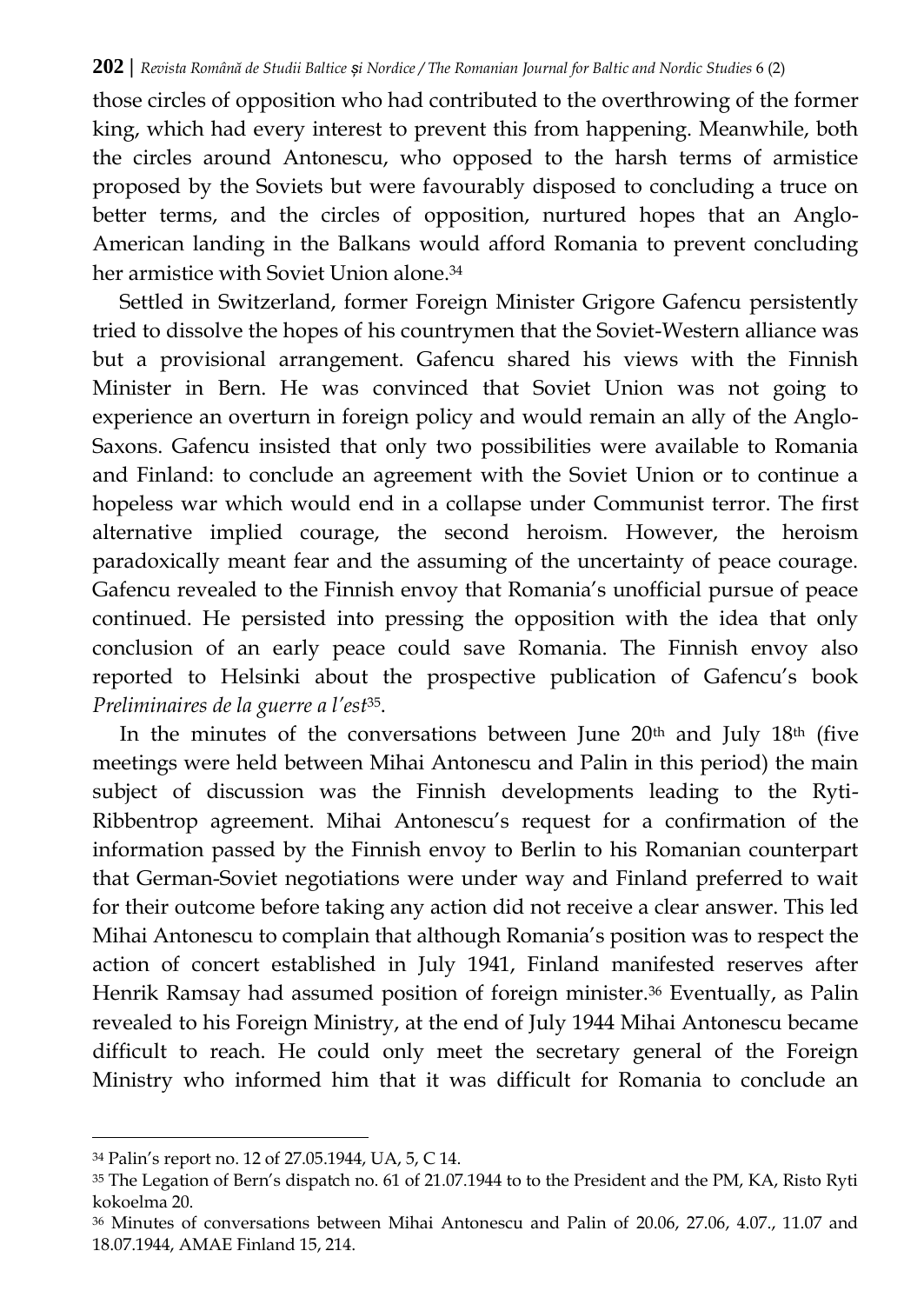armistice as long as German troops remained in the country, Turkey stayed neutral, and the Anglo-Saxon landing in the Balkans did not occur. Describing his country's situation, the Romanian diplomat emphasised that it was 'tragic' and resembled that of Finland regarding the prospects of the armistice. He also showed concerns regarding the information that Germany and Soviet Union were negotiating in Stockholm the scheme of a separate peace.<sup>37</sup>

# **The Romanian change of sides: Finnish views**

The Finnish press allocated many columns to Romania's separation from Germany on August 23rd 1944. As the German envoy to Helsinki Wipert von Blücher underlined in his memoirs, this piece of news 'hit the country as a bomb' and contributed to some extent to Finland's decision to undertake a similar course of action.<sup>38</sup> A series of other sources proved that Blücher's opinion was rooted in realities. In his synthesis on Finland, Pericle Martinescu of the Romanian Foreign Ministry, who had considerable knowledge of Finnish foreign policy, pointed out that Finland followed the example of Romania in separating from Germany. He quoted in this respect an article published on September 21st by *Pravda* which emphasised that, after Romania - the fundamental support for Germany on the southern front - chose to depart from her comrade-in-arms relation with the Reich, Finland, the most valuable support for Germany on the northern flank, followed Romania's footsteps.<sup>39</sup>

The significance of Romanian developments was understood by politicians in Helsinki, for instance by former President Ryti, who commented on this into his diary. On August 24<sup>th</sup>, at 15.43, he observed that the turnabout in Romania forced Hungary to prepare for defensive in Transylvania. The Bulgarian reaction to the unexpected situation was also made known to Ryti. A Palin dispatch from Sinaia dated August 24th which reached Ryti's knowledge informed about the creation of a new coalition government in Romania, with Communists included.<sup>40</sup> The Finnish Minister in Berlin also approached with his counterpart, General Ion Gheorghe, the meaning of these developments and informed the Finnish authority on the latter's views.<sup>41</sup> The hopes entertained by Romania from her new policy were also made known to Ryti on August 25<sup>th</sup>. USSR had expressed its desire to have the Romanians give up their cooperation with Germany and fight against Hungarians and Germans in Transylvania. The enmity between the two

 $\overline{a}$ <sup>37</sup> Palin's letter no. 515 of 30.07.1944 to Henrik Ramsay, UA, 5B Bucharest. Eduard Palin, 1943-1944.

<sup>38</sup> Wipert von Blücher, *Suomen kohtalonaikoja. Muistelmia vuosilta 1935-1944*, trans. Lauri Hirvensalo (Porvoo, Helsinki: Werner Söderström Osakeyhtiö, 1950), 410.

<sup>39</sup> Pericle Martinescu's work of 10.02.1945, AMAE Problema 70-71, 1945-1948, Finland.

<sup>40</sup> Palin's dispatch no. 523 of 24.08.1944 to Ryti, to the President and the PM and other notes, KA, Risto Ryti Diary, Notebook no. XIV.

<sup>41</sup> KA, Risto Ryti Diary, Notebook no. XIV.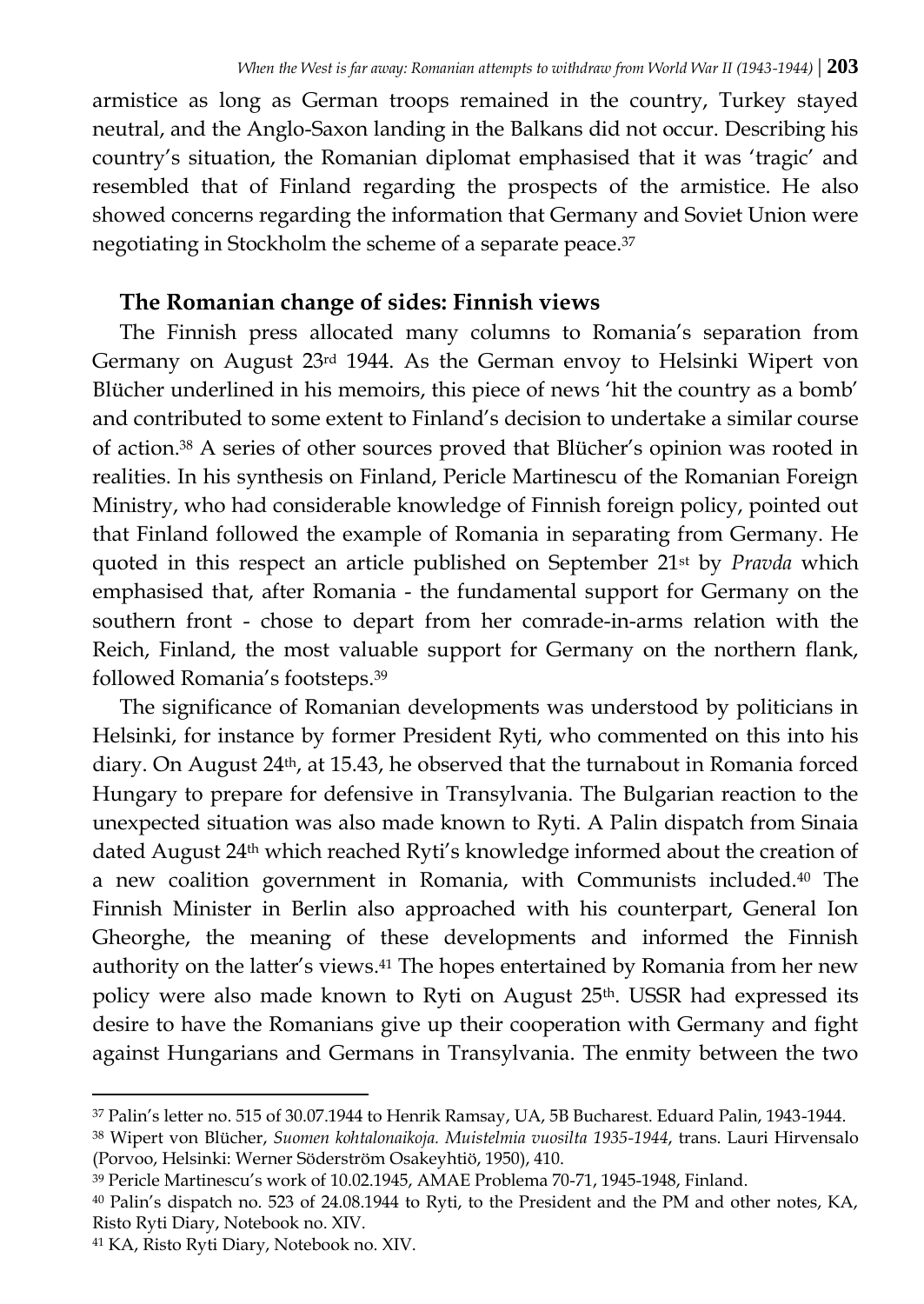states would be put to an end, and this would contribute to the signing of peace between the Romanians and the Allies.<sup>42</sup>

### **Conclusions**

The analysis of these diplomatic dispatches shows the extent to which Romania and Finland shared common security threats, how they were forced to make a choice between two foreign threats, bandwagoning Germany and struggling against the Soviet Union. Eventually, following the Battle of Stalingrad, their elites were forced to come to terms with the new circumstances and to look for any possible salvation from a menace which they perceived both in terms of security and ideology. The governmental and opposition leaders in Romania were divided over the best way to handle the situation. Conflicting views could be found inside governmental circles, including the split between Ion and Mihai Antonescu. The opposition sometimes came up with what Palin labelled phantasmagorical projects, sometimes they showed a pronounced lack of plans or courage to carry them out. In the end, when they finally acted, the turnabout of Romania influenced to some extent the moods in Finland. It is obvious when reading these reports that the Finnish envoy was well-informed, and this was largely the result of the July 1941 agreement of exchange of information undertaken by Romania and Finland. Besides, he had resided long enough in Romania in order to be able to create useful contacts in the highest circles of the Romanian society. Moreover, the fact that Finland shared Romanian anxieties and was also sailing between Scylla and Charybdis allowed him and his superiors in Helsinki to better comprehend the hazards of the Romanian situation and the snags behind any decision that could rescue Romania from its menacing situation.

### **References:**

### **A. Archives:**

 $\overline{a}$ 

Arhivele Ministerului Afacerilor Externe (MAE), folder 71, Finlanda: vol. 8, vol. 15. Arhivele Ministerului Afacerilor Externe (MAE): Problema 70-71, 1945-1948, Finlanda National Archives of Finland (KA), Risto Ryti kokoelma (collection): 20, 29.

National Archives of Finland (KA), Risto Ryti kokoelma (collection): Risto Ryti Diary, Notebook no. XIV

Ulkoasiainministeriön arkisto (UA): 5, C 14.

Ulkoasiainministeriön arkisto (UA): 5B Bucharest. Eduard Palin, 1943-1944.

<sup>42</sup> KA, Risto Ryti Diary, Notebook no. XIV.